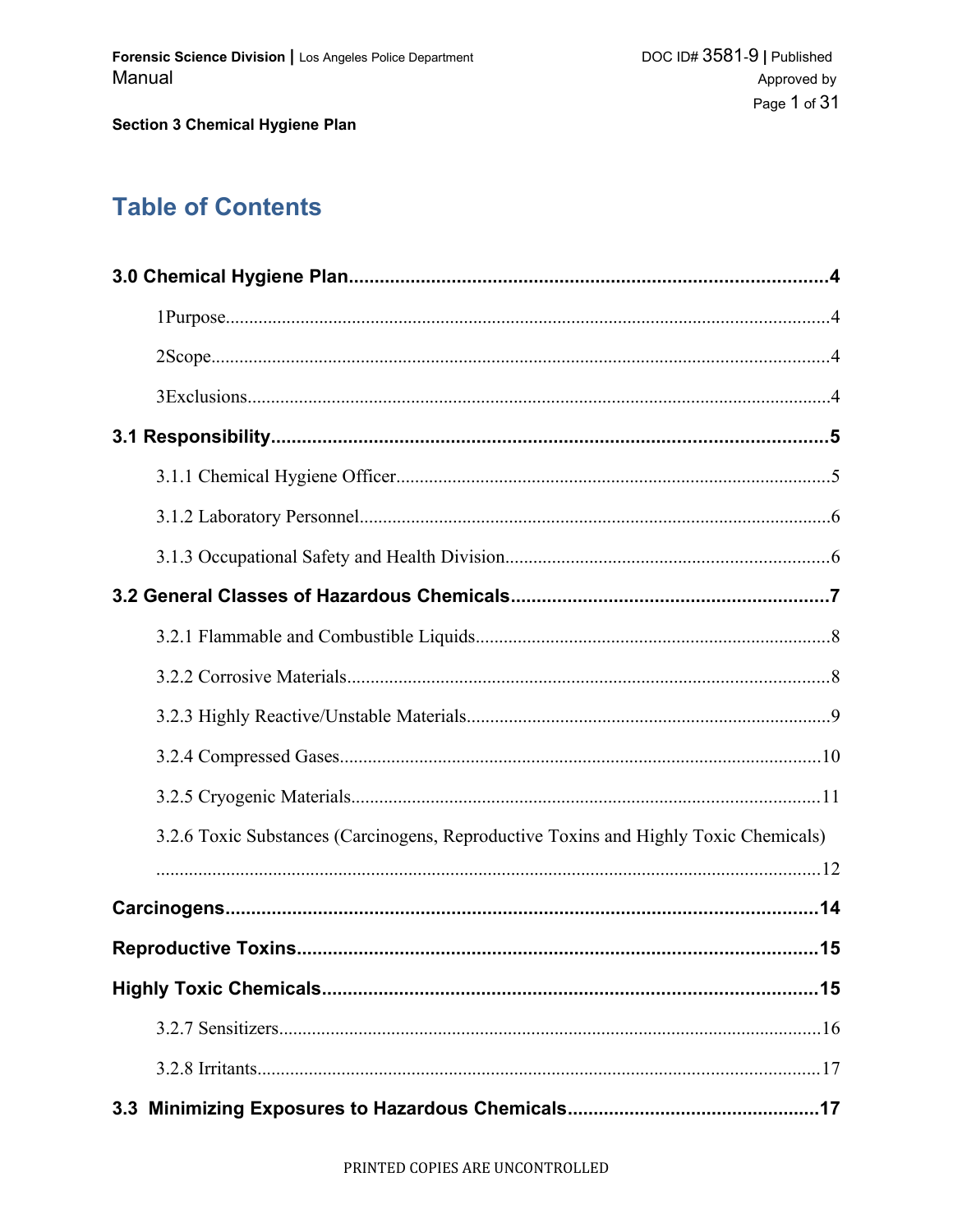| 3.7.5 Storage Precautions for Flammables and Combustibles<br>25 |  |
|-----------------------------------------------------------------|--|
|                                                                 |  |
|                                                                 |  |
|                                                                 |  |
|                                                                 |  |
|                                                                 |  |
|                                                                 |  |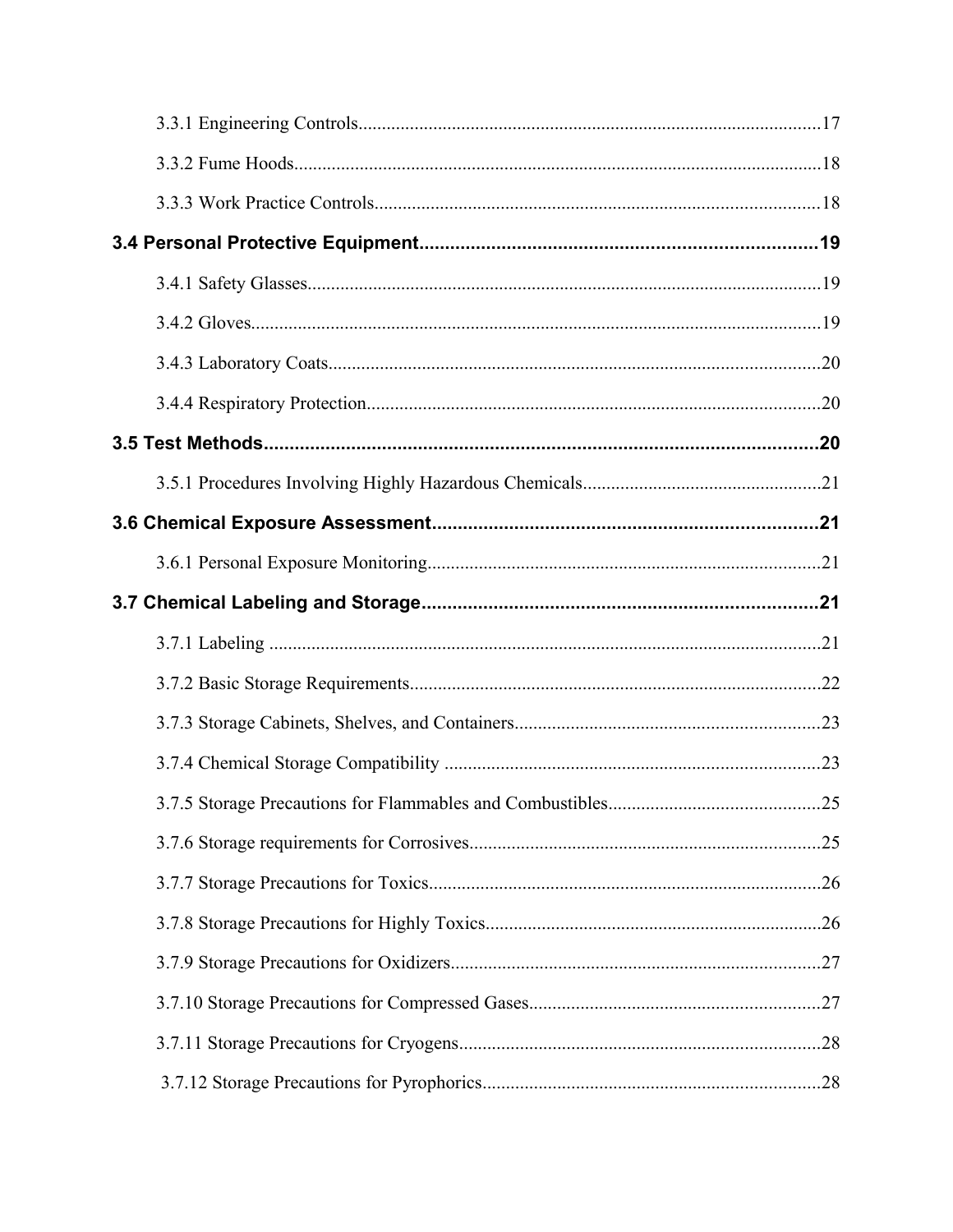| Forensic Science Division   Los Angeles Police Department<br>Manual | DOC ID# 3581-9   Published<br>Approved by<br>Page 3 of 31 |
|---------------------------------------------------------------------|-----------------------------------------------------------|
| <b>Section 3 Chemical Hygiene Plan</b>                              |                                                           |
|                                                                     |                                                           |
|                                                                     |                                                           |
|                                                                     |                                                           |
|                                                                     |                                                           |
|                                                                     |                                                           |
|                                                                     |                                                           |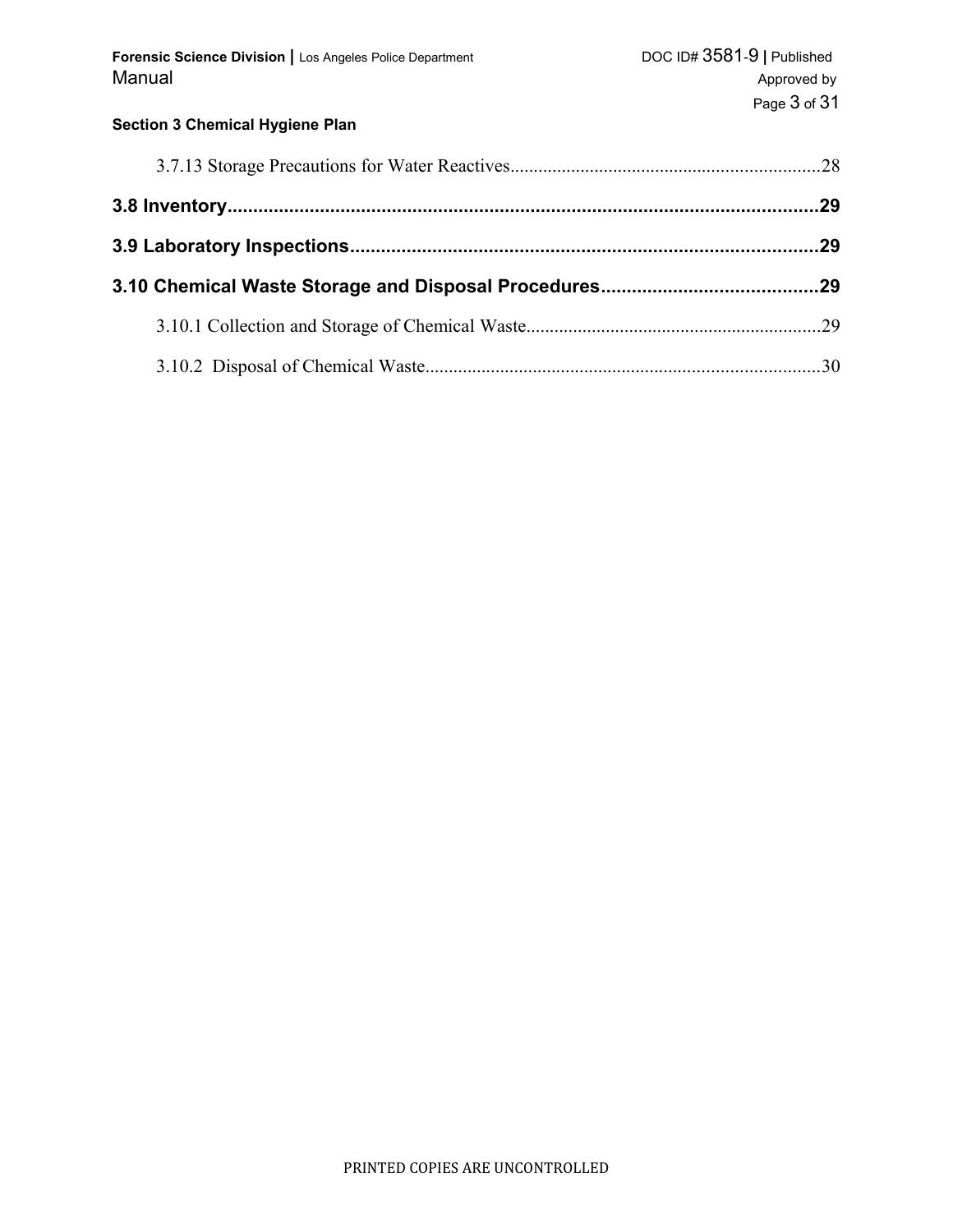# **3.0 Chemical Hygiene Plan**

# **1 Purpose**

The Criminalistics Laboratory uses chemicals and substances considered hazardous, and is committed to providing each employee with a safe work environment. The purpose of the Chemical Hygiene Plan is to implement the provisions of and maintain compliance with Title 8 California Code of Regulations, Section 5191, and "Occupational Exposure to Hazardous Chemicals in Laboratories." Per Cal/OSHA regulations the Criminalistics Laboratory maintains a written and implemented Chemical Hygiene Plan, and makes the plan readily available to all employees.

The Criminalistics Laboratory Chemical Hygiene Plan is intended to:

- Protect employees from health hazards associated with hazardous chemicals in the laboratory
- Ensure that laboratory employee's exposures to hazardous substances does not exceed the exposure limits specified in 8 CCR 5139
- Promote safe and effective work practice
- Reduce exposure to hazardous substances

# **2 Scope**

The Criminalistics Laboratory Chemical Hygiene Plan applies to all Criminalistics Laboratory personnel who handle and may be exposed to hazardous chemicals while working in or around laboratory areas in any capacity.

# **3 Exclusions**

The Chemical Hygiene Plan does not cover work performed with biological agents. Procedures for working with biohazardous materials are addressed in the Section 2 – Bloodborne Pathogens Exposure Control Plan of the Laboratory Safety Manual.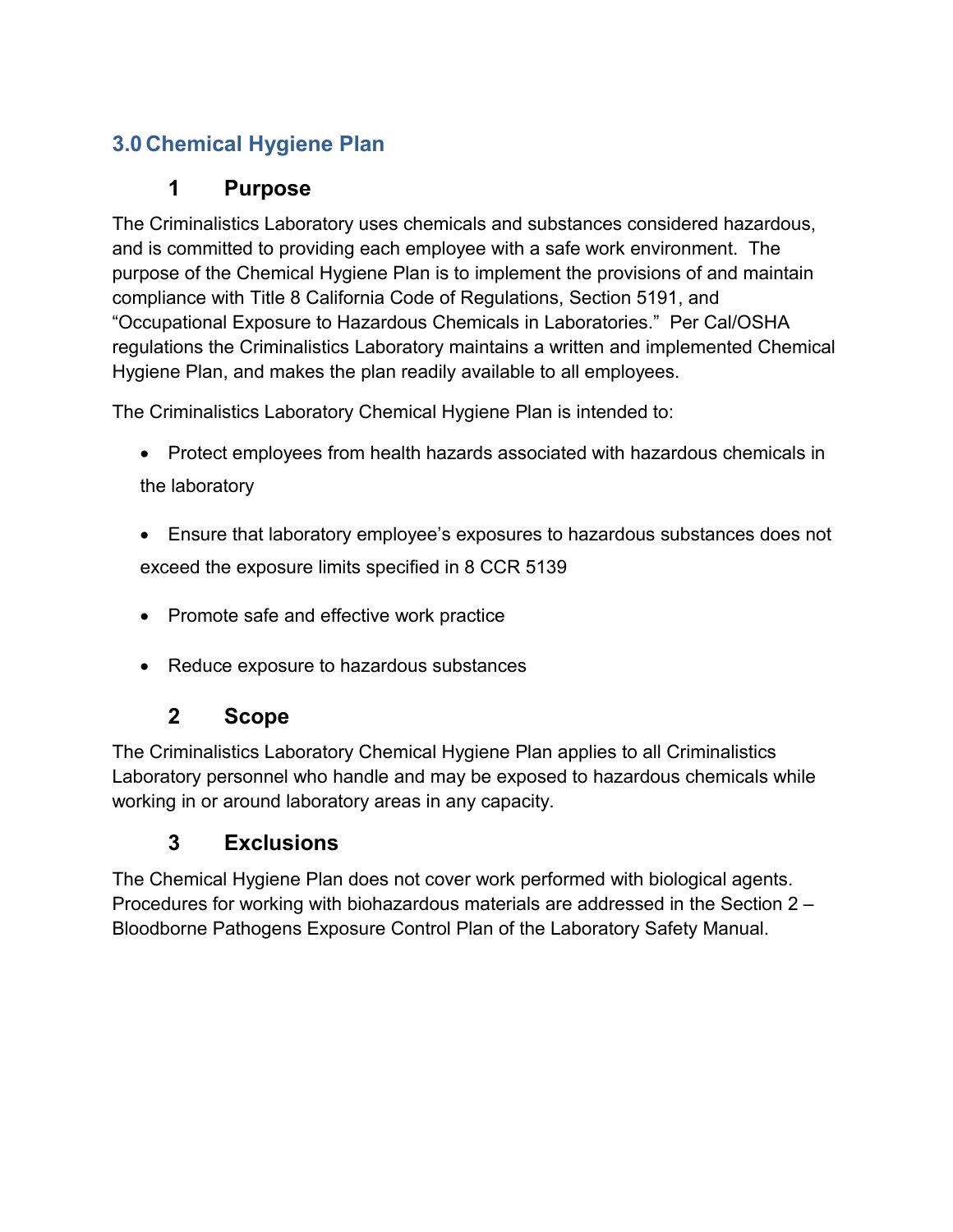### **3.1 Responsibility**

## **3.1.1 Chemical Hygiene Officer**

The Quality Manager has the responsibility of the Chemical Hygiene Officer. The Quality Manager may utilize the training and experience of other laboratory staff to advise and execute certain duties designated by the Chemical Hygiene Officer. The duties of the Chemical Hygiene Officer include:

- Identifying hazardous conditions or operations in the laboratory, determining safe procedures and controls, and implementing and enforcing standard safety procedures
- Developing and updating the Chemical Hygiene Plan and corresponding appropriate policies and procedures
- Providing technical assistance in complying with the Chemical Hygiene Plan
- Maintaining a chemical inventory for the laboratory
- Answering safety questions for employees
- Assisting employees in developing appropriate safety precautions for new procedures and projects
- Remaining current on regulations concerning chemicals used in the Criminalistics **Laboratory**
- Ensuring employees are complying with the Chemical Hygiene Plan
- Monitoring and maintaining the functional working order of workplace engineering controls (e.g., fume hoods) and safety equipment (e.g., emergency showers/eyewashes, fire extinguishers)
- Administering laboratory safety training for employees on the safe handling of hazardous chemicals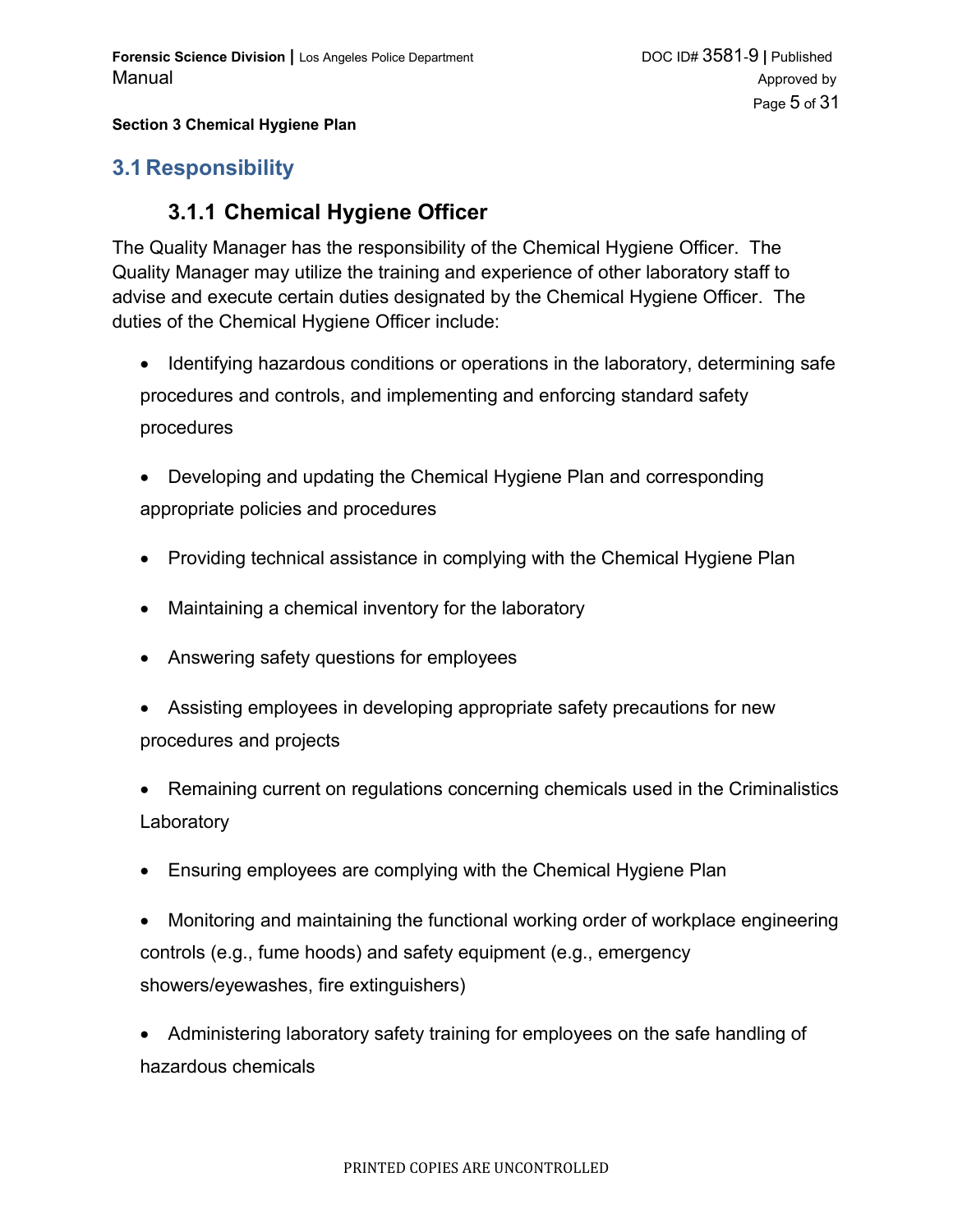Reviewing and evaluating the effectiveness of the Chemical Hygiene Plan at least annually and updating it as appropriate

## **3.1.2 Laboratory Personnel**

All laboratory personnel who work with hazardous chemicals in the laboratory are responsible for:

- Following the Chemical Hygiene Plan and the Laboratory Safety Manual
- Following written laboratory safety rules, regulations, Test Methods and Work **Instructions**
- Keeping the work areas safe and uncluttered
- Reviewing and understanding the hazards of materials and processes prior to conducting work
- Utilizing appropriate measures to control identified hazards, including consistent and proper use of engineering controls, personal protective equipment and work practice controls
- Understanding the capabilities and limitations of personal protective equipment

# **3.1.3 Occupational Safety and Health Division**

The City of Los Angeles Personnel Department – Occupational Safety and Health Division is responsible for the following:

- Assisting the Chemical Hygiene Officer in the selection of appropriate safety control requirements, which include laboratory practices, personal protective equipment, engineering controls, and training
- Provide employee exposure monitoring, upon request
- Performing hazard assessment, upon request
- Maintaining area and personal exposure-monitoring records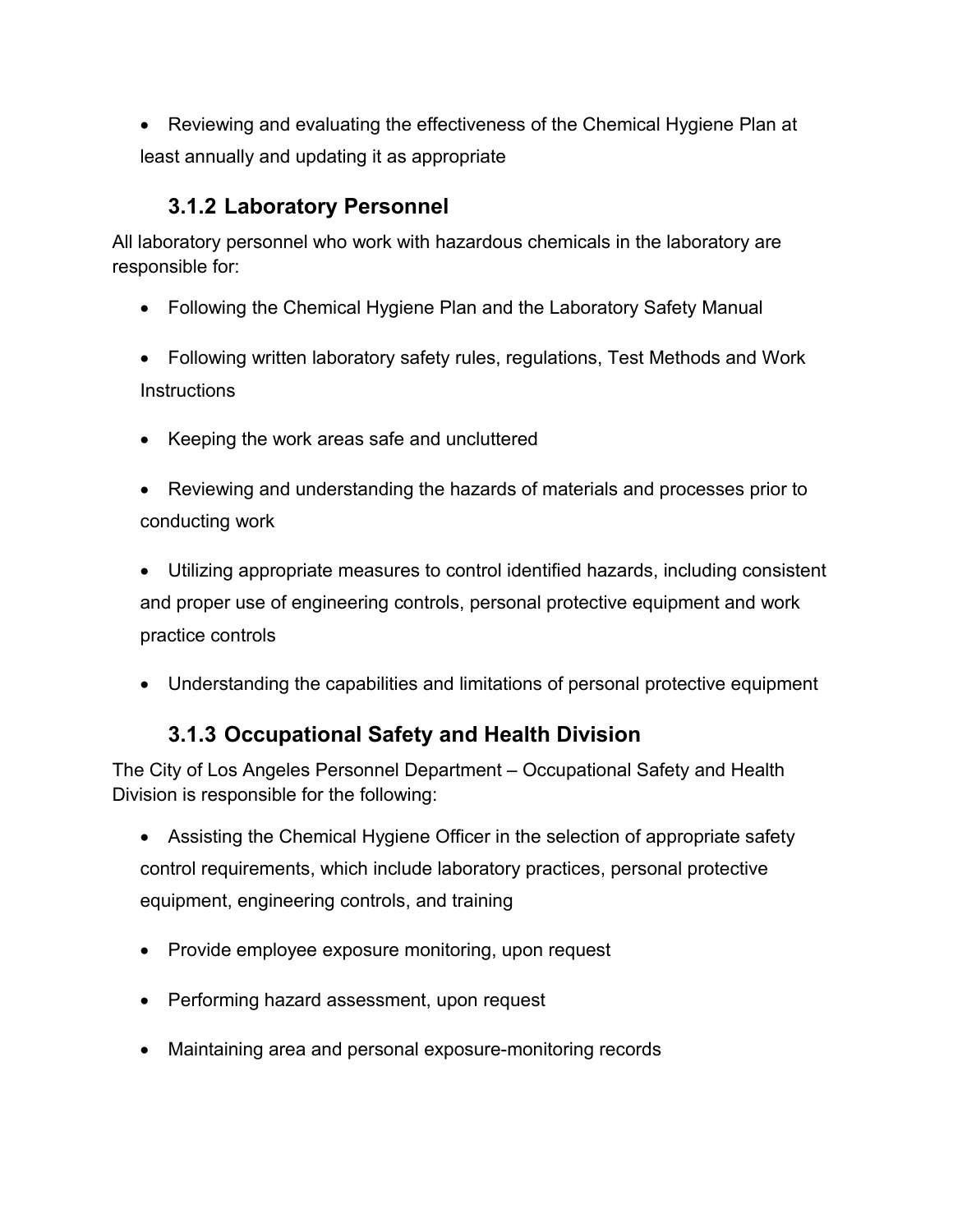- Providing collaboration and support regarding safety concerns involving laboratory test methods, upon request
- Helping to determine medical surveillance requirements for laboratory personnel, upon request
- Coordinating with Medical Services Division when laboratory personnel are exposed to hazard chemicals, injured, or request review of medical records
- Conduct on-site safety inspections for hazard identification and exposure assessments regarding engineering controls and new laboratory construction/renovation, upon request
- Provide technical consultation and investigations, as appropriate, for laboratory accidents and injuries

## **3.2 General Classes of Hazardous Chemicals**

Chemicals have inherent physical, chemical, and toxicological properties that require laboratory personnel to have a good understanding of the related health and safety hazards. The main types of chemical hazards that lab personnel should be aware of are:

- Flammability
- **•** Corrosivity
- Reactivity/ Unstable (including explosivity)
- Toxicity (including irritation, sensitization, carcinogenicity, reproductive toxicity)

Additionally, compressed gases and cryogenic liquids are used in the laboratory and present unique hazards.

The following hazardous chemical class descriptions include general handling information. The unit manuals shall describe specific handling procedures and safety precautions for hazardous chemicals used in the Test Methods and Work Instructions.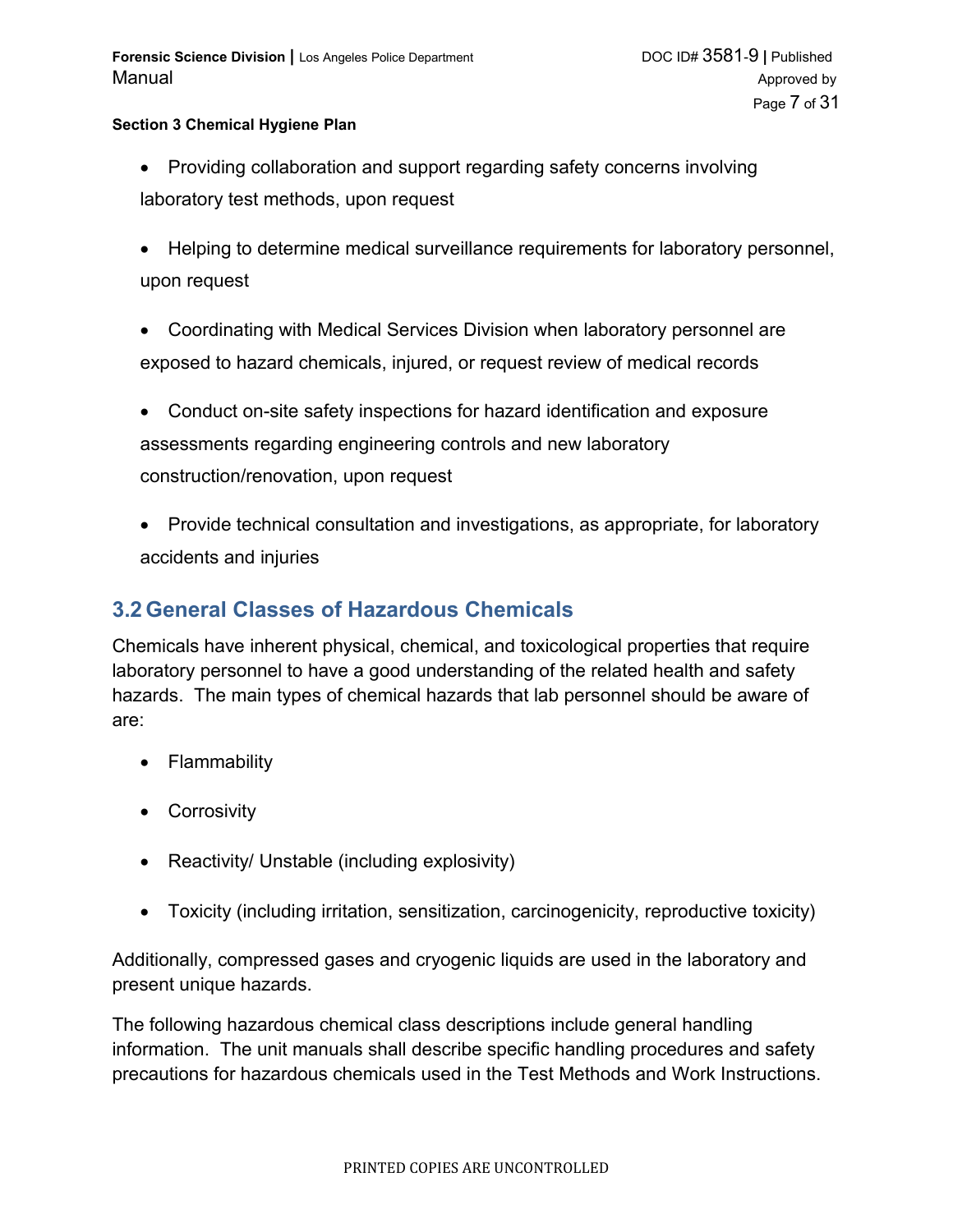# **3.2.1 Flammable and Combustible Liquids**

Flammable and combustible liquids are classified according to their flash point, with flammable liquids having flash point of less than 100°, and combustible liquids having a flash point between 100-200° F. Both flammable and combustible liquids are considered fire hazards. Examples of flammable chemicals are acetone, ethanol, methanol, and ether.

When working with flammable and combustible liquids the following general handling guidelines shall be followed:

- Do not heat flammable chemicals with an open flame
- For highly flammable chemicals, avoid static electricity or hot surfaces as they can serve as ignition sources
- Do not use electrical devices with cracked or frayed wiring
- Transfer flammable liquids from containers of five gallon-capacity or more inside a laboratory hood to prevent accumulation of flammable concentration of vapors

Flammable and combustible chemicals should be used in lab fume hoods whenever possible, especially when used in larger quantities, or when using above room temperature.

Where greater than 10 gallons of flammables are kept, such materials must be stored within a flammable storage cabinet.

# **3.2.2 Corrosive Materials**

Corrosive materials cause destruction of tissue through chemical action at the point of contact. Corrosive materials can be liquids, solids, or gases. They can affect the skin, eyes, and respiratory tract. Examples of corrosive materials include: sodium hydroxide, hydrochloric acid, sodium hypochlorite, and phenol.

Handling processes should be designed to minimize the potential for splash, splatter, or other likely scenarios for accidental contact.

- Do not pour water into acid. Slowly add the acid to the water and stir.
- Never empty carboys or drums of chemicals by means of air pressure. Use a tilting rack, a safety siphon, or a liquid pump.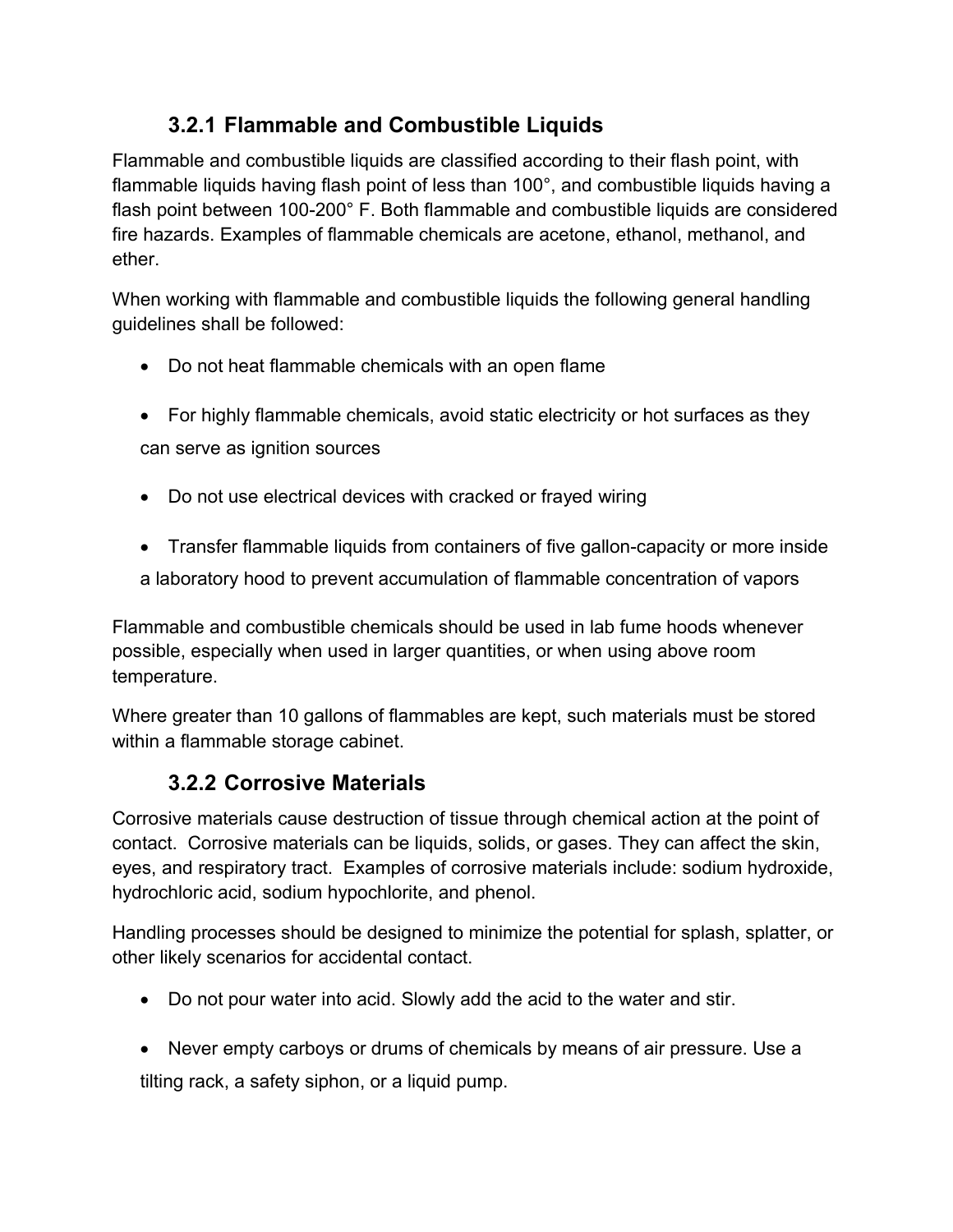- Use a mechanical aid or a pipette bulb for pipetting.
- Open bottles or carboys slowly and carefully and wear protective equipment to guard hands, face, and body from splashes, vapors, gases and fumes.
- Wipe drips from containers and bench tops. Be especially careful to wipe up visible residues of sodium hydroxide and potassium hydroxide from all surfaces. Skin contact with dry residue will result in burns

Use a properly functioning lab fume hood when handling strong acids/ bases.

## **3.2.3 Highly Reactive/Unstable Materials**

Highly reactive or unstable materials are those that have potential to vigorously polymerize, decompose, condense, or become self-reactive under conditions of shock, pressure, light, or contact with another material. Examples of highly reactive chemicals are peroxides (including hydrogen peroxide greater than 91%, and diethyl ether which may form peroxides), water-reactives (including sodium and lithium), and pyrophorics (including titanium dioxide and white phosphorus).

When working with highly reactive or unstable materials the following guidelines shall be followed to minimize risk:

- Minimize the quantity of reactive chemicals used or synthesized to the smallest amount needed.
- Handle reactive chemicals with caution. Appropriate chemical-specific precautions must be taken for mixing even small quantities with other chemicals.
- Chemical reactions conducted at temperatures or pressures above or below ambient conditions must be performed in a manner that minimizes risk of explosion or vigorous reaction.
- Provide a mechanism for adequate temperature control and heat dissipation.

 Utilize shields and barricades, and personal protective equipment (such as face shields with throat protectors and heavy gloves) whenever there is a possibility of explosion or vigorous chemical reaction.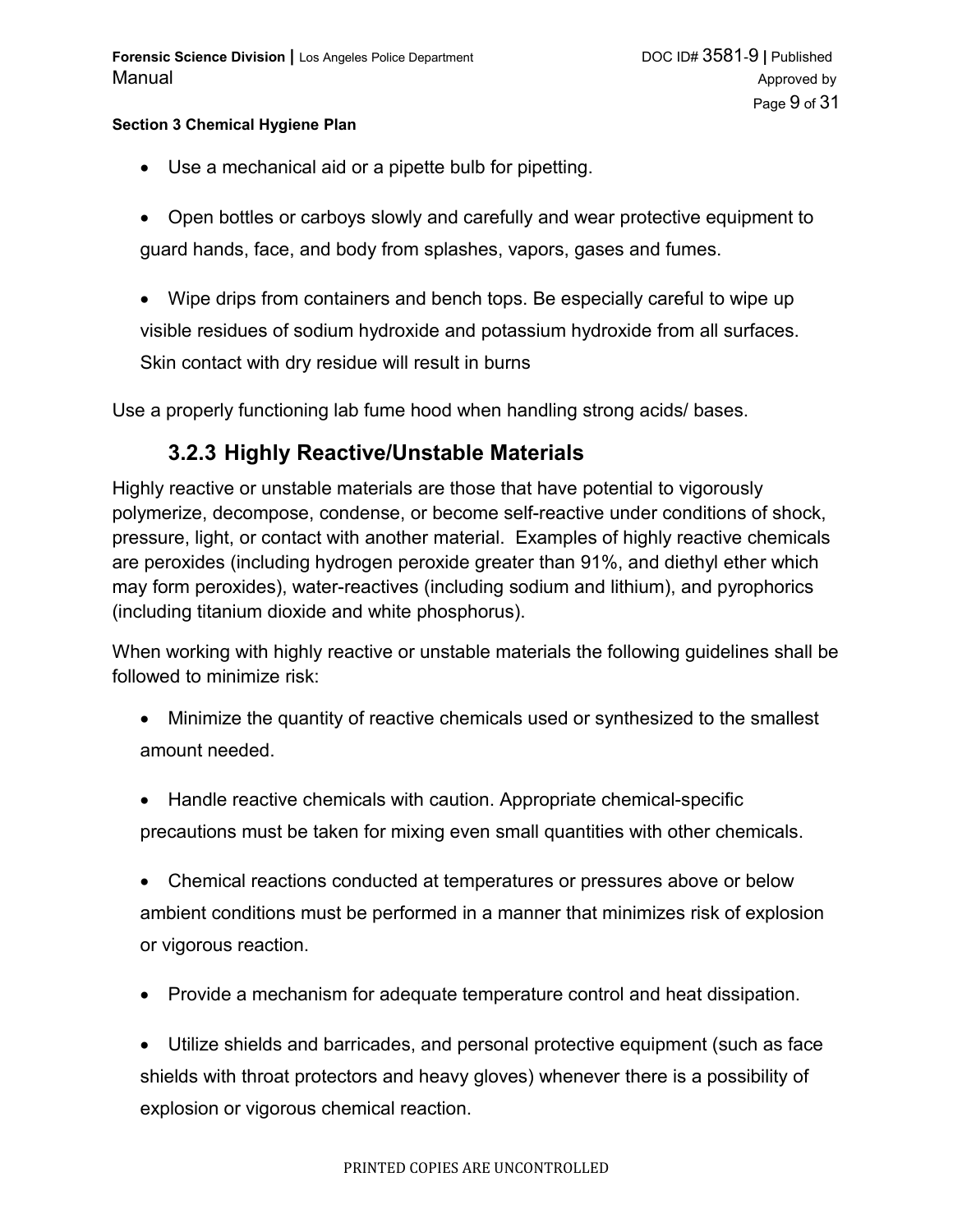Glass equipment operated under vacuum or pressure must be shielded, wrapped with tape, or otherwise protected from shattering.

Many reactive materials release combustible and/or toxic gas when exposed to water vapor or air, and should be used in a lab hood to prevent hazardous buildup of gases.

# **3.2.4 Compressed Gases**

Compressed gases can create pressure hazards and also create health hazards and/or flammable atmospheres. One special property of compressed gases is the substantial volume expansion when released to air, potentially depleting workplace oxygen content to hazardous levels.

When working with compressed gases the following guidelines shall be followed:

- Check connections and hoses regularly for leaks using a specific monitoring instrument or soapy water (or equivalent).
- When using highly flammable or toxic gas, check the delivery system using an inert gas prior to introducing the hazardous gas.
- Replace valve caps when cylinders are not in use or before moving.
- Remove damaged or defective cylinders from service (contact the cylinder vendor for assistance)

Special handling and transport of compressed gas cylinders must also be adhered to including the following:

- Compressed gas cylinders must be transported using hand-trucks or other appropriate means. Do not transport unsecured gas cylinders.
- Cylinders should be transported upright whenever possible (always transport acetylene in an upright (vertical) position).
- Secure compressed gas cylinders (>26" tall) to an anchored rack using.
- No more than two cylinders may be secured with one pair of chains.
- Empty cylinders will be clearly marked.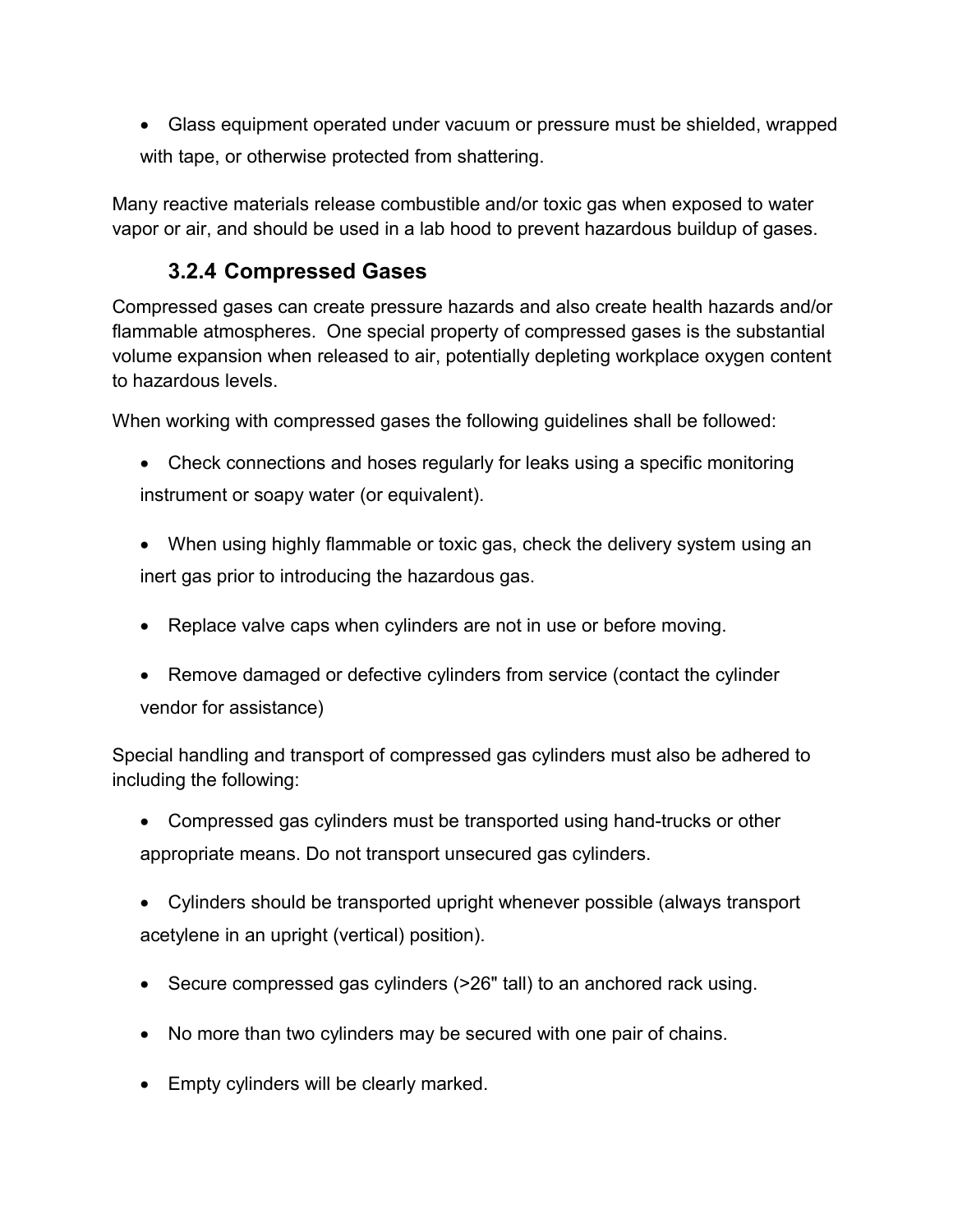- Store compressed gas cylinders away from heat sources, and flammable and highly combustible materials (such as oil and greases).
- Segregate according to hazard class and chemical compatibility. Ensure to separate flammable and oxidizing gases.
- Store flammable gases away from flammable solvents, combustible material, ignition sources (including unprotected electrical connections), and oxygen gas cylinders and liquid oxygen (at least 20 feet if possible).

# **3.2.5 Cryogenic Materials**

Cryogenic liquids are materials with extremely low boiling points (i.e. less than – 150 °F). Common examples of cryogenic liquids are liquid nitrogen, helium, and argon. Dry ice is the common term for frozen carbon dioxide. One special property of both cryogenic liquids and dry ice is that they undergo substantial volume expansion when converted to a gas phase, which can potentially lead to an oxygen deficient atmosphere where ventilation is limited. Some cryogenic liquids can also pose additional hazards including toxicity and flammability (i.e. liquid carbon monoxide).

The following guidelines shall be followed during the use of cryogenic materials:

- Only work with cryogenic liquids in well-ventilated areas to avoid localized oxygen depletion or buildup of flammable or toxic gas.
- Handle objects that are in contact with cryogenic liquids with tongs or proper gloves.
- Transfers or pouring of cryogenic liquids should be done carefully to avoid splashing.
- Containers and systems containing cryogenic liquids should have pressure relief mechanisms.
- Cryogenic liquid cylinders and other containers (such as Dewar flasks) should be filled no more than 80% of capacity to protect against thermal expansion.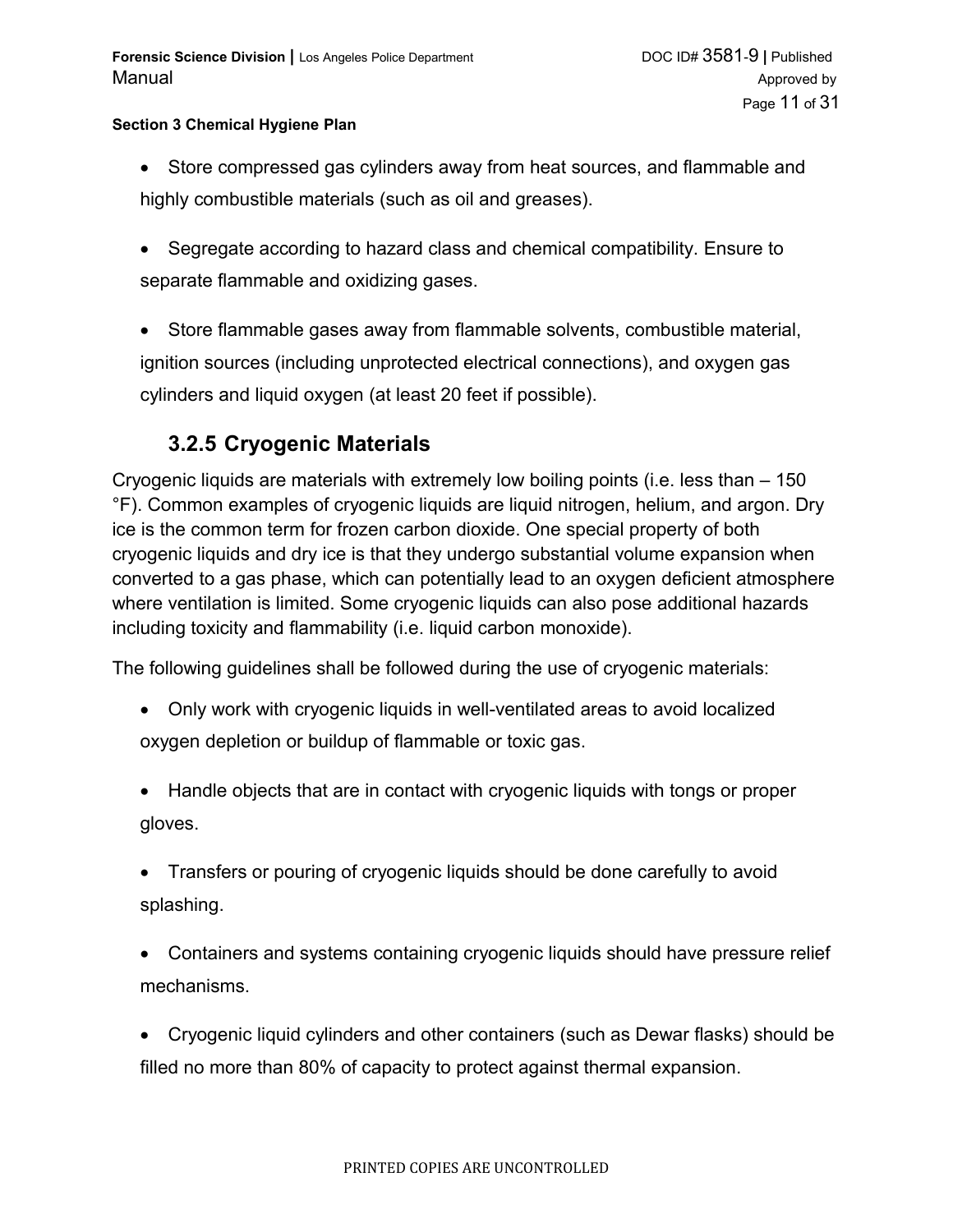- Cryogenic liquid/dry ice baths should be open to the atmosphere to avoid pressure build up.
- Keep liquid oxygen away from organic materials and ignition sources.
- Transfer of liquid hydrogen can condense oxygen from the atmosphere in the liquid hydrogen, potentially creating an explosion hazard.

# **3.2.6 Toxic Substances (Carcinogens, Reproductive Toxins and Highly Toxic Chemicals)**

Select carcinogens, reproductive toxins, and chemicals with high acute toxicity (highly toxic) are considered to be high risk materials and are treated by Cal/OSHA as "Particularly Hazardous Substances."

A highly toxic material is considered a chemical falling within any of the following categories:

- A chemical with a median lethal dose (LD50) of 50 mg or less per Kg of body weight when administered orally to albino rats weighing between 200 and 300 gm each.
- A chemical with a median lethal dose (LD50) of 200 mg or less per Kg of body weight when administered by continuous contact for 24 hours (or less if death occurs within 24 hours) with the bare skin of albino rabbits weighing between 2 and 3 Kg each.
- A chemical that has a median lethal concentration (LC50) in air of 5000 ppm by volume or less of gas or vapor, or 50 mg per liter or less of mist, fume, or dust, when administered by continuous inhalation for 1 hour (or less if death occurs within 1 hour) to albino rats weighing between 200 and 300 gm each.

The following General Guidelines are generally applicable for laboratory work involving highly toxic materials:

 Use the smallest amount of chemical that is consistent with the requirements of the work to be performed.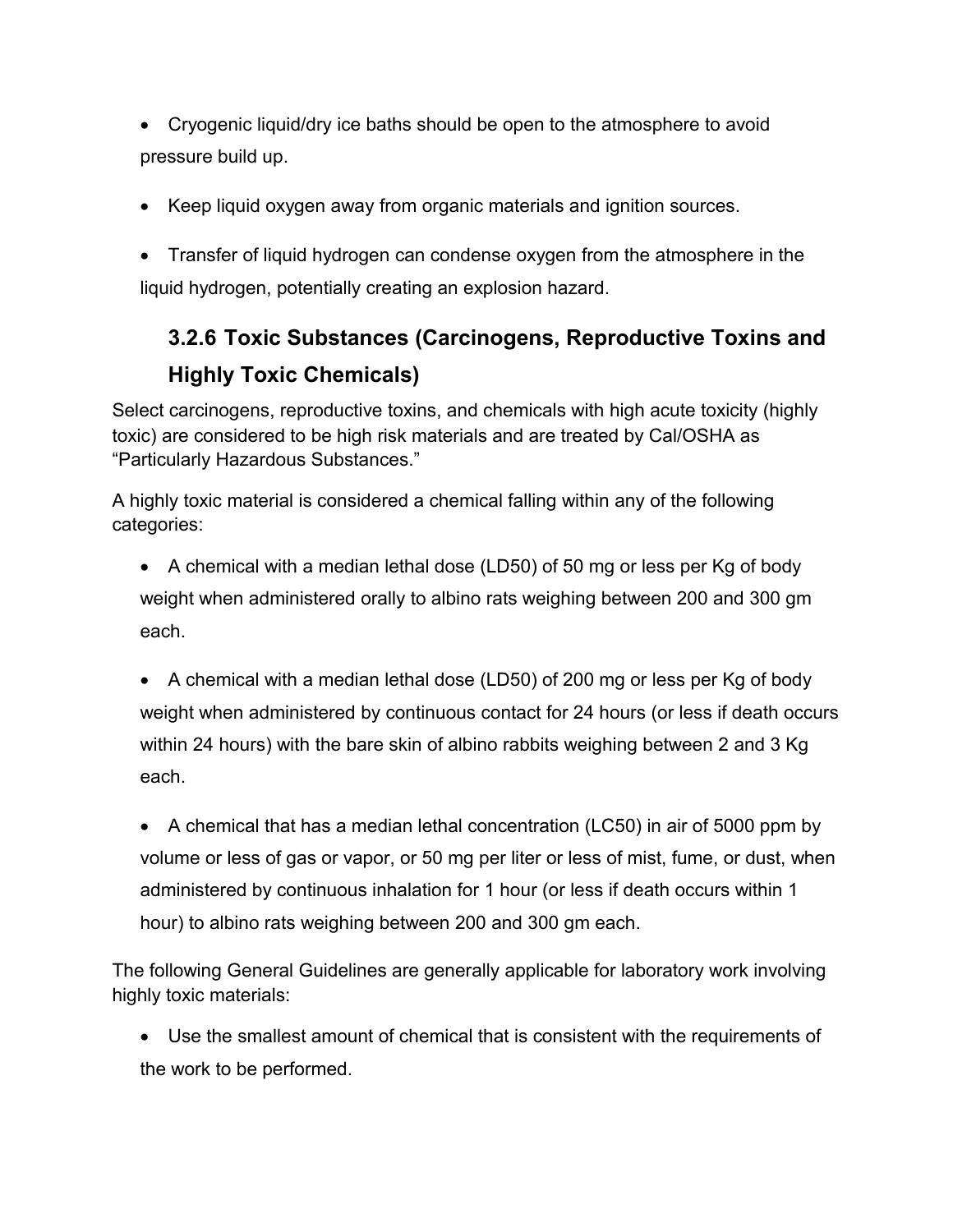Use containment devices (such as lab fume hoods or glove boxes) when: (i) volatilizing these substances, (ii) manipulating substances that may generate aerosols, and (iii) performing laboratory procedures that may result in uncontrolled release of the substance.

 Use high efficiency particulate air (HEPA) filters, carbon filters, or scrubber systems with containment devices to protect effluent and vacuum lines, pumps, and the environment whenever feasible.

 Use ventilated containment to weigh out highly toxic solid chemicals. Alternatively, the tare method can be used to prevent inhalation of the chemical. While working in a laboratory hood, the chemical is added to a pre-weighed container. The container is then sealed and can be re-weighed outside of the hood. If chemical needs to be added or removed, this manipulation is carried out in the hood. In this manner, all open chemical handling is conducted in the laboratory hoods.

Safety glasses, lab coat, and closed toed shoes are to be worn when entering laboratories having hazardous chemicals when contact with chemicals is unavoidable. Additionally:

- When handling hazardous chemicals or contacting potentially contaminated surfaces, protective gloves are to be worn. For proper selection of glove material, review chemical SDS $^1$  $^1$ .
- Goggles (not safety glasses) are appropriate for processes where splash or spray is foreseeable.

<span id="page-12-0"></span><sup>1</sup> The Hazard Communication Standard (HCS) requires chemical manufacturers, distributors, or importers to provide Safety Data Sheets (SDSs) (formerly known as Material Safety Data Sheets or MSDSs) to communicate the hazards of hazardous chemical products.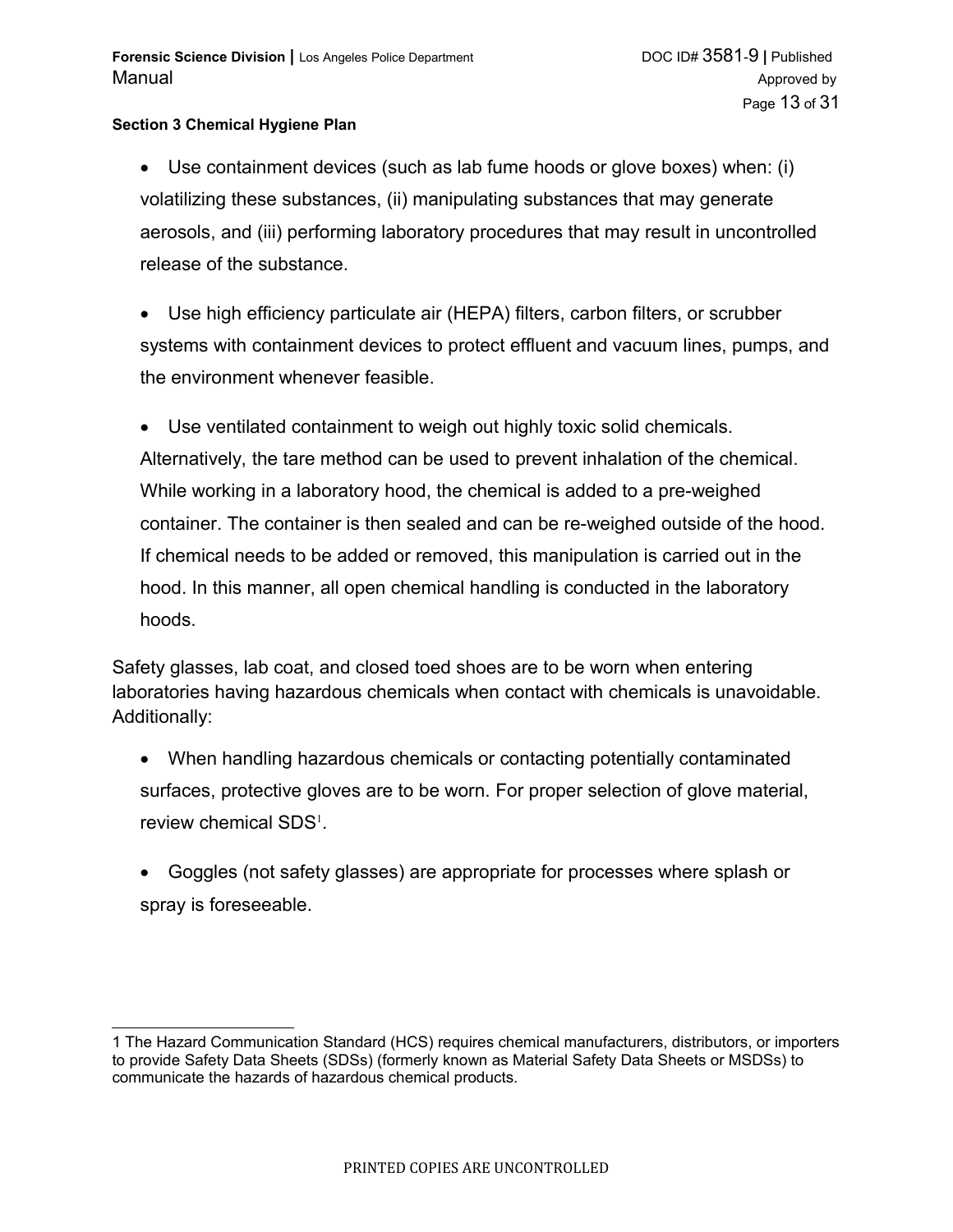For hazardous chemicals that are toxic via skin contact/ absorption, additional protective clothing (i.e., faceshield, apron, sleeve protectors) is appropriate where chemical contact with body/skin is foreseeable.

## **Carcinogens**

Carcinogens are chemicals or physical agents that cause cancer or tumor development, typically after repeated or chronic exposure. The effects may only become evidence after a long latency period and may cause not immediate harmful effects.

A carcinogen (defined as "select carcinogen" by Cal/OSHA) is a substance or agent that meets one of the following criteria:

- It is regulated by Cal/OSHA as a carcinogen.
- It is listed under the category, "known to be carcinogens" in the Annual Report on Carcinogens published by the National Toxicology Program (NTP)(latest edition); or
- It is listed under Group 1 ("carcinogenic to humans") by the International Agency for Research on Cancer (IARC)
- It is listed in either Group 2A or 2B by IARC or under the category, "reasonably anticipated to be carcinogens" by NTP, and causes statistically significant tumor incidence in experimental animals in accordance with any of the following criteria:
- After inhalation exposure of 6-7 hours per day, 5 days per week, for a significant portion of a lifetime to dosages of less than 10 mg/m3;
- After repeated skin application of less than 300 mg/kg of body weight per week; or
- After oral dosages of less than 50 mg/kg of body weight per day.

Examples of carcinogens that have been used in the Criminalistics Laboratory are:

- Benzene
- Formaldehyde
- Chloroform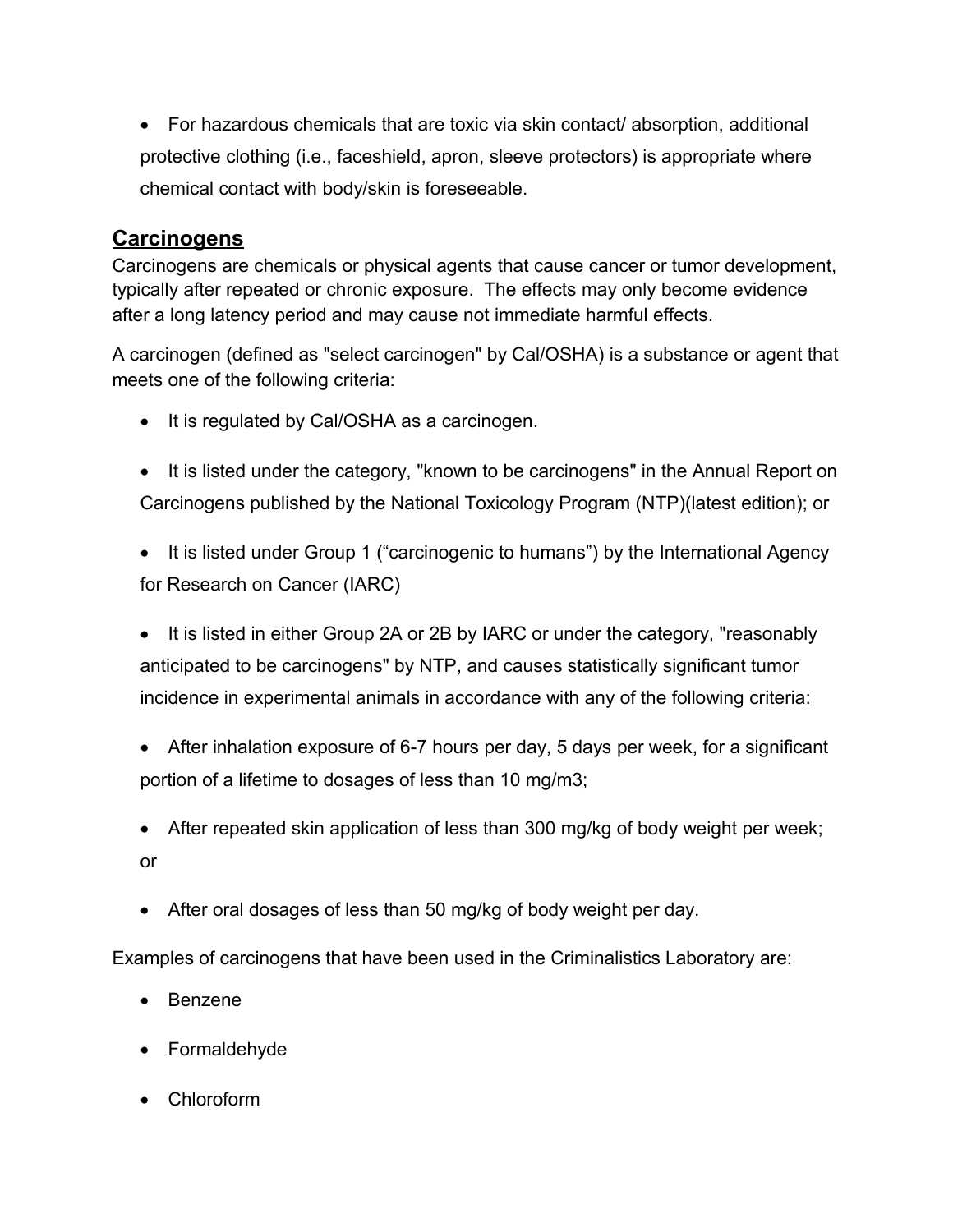Ortho-tolidine

If questions arise regarding a substance's carcinogenic properties the SDS shall be consulted.

<span id="page-14-1"></span>The [general guidelines](#page-14-1) for laboratory work with toxic substances shall be adhered to for carcinogenic substances.

## **Reproductive Toxins**

Reproductive toxins include substances that cause chromosomal damage (mutations) or lethal or malformation effects on fetuses (teratogensis). Many reproductive toxins cause damage after repeated low-level exposures. Effects become evident after long latency periods. Examples of reproductive toxins that have been used in the Criminalistics Laboratory are:

- Formaldehyde
- Formamide
- Chloroform
- Benzene
- Trichloroethylene
- Toluene
- Methyl ethyl ketone
- Lead

If questions arise regarding the reproductive toxicity of a material, the SDS shall be consulted.

<span id="page-14-0"></span>The [general guidelines](#page-14-0) for laboratory work with toxic substances shall be adhered to for carcinogenic substances.

## **Highly Toxic Chemicals**

Chemicals with a high level of acute toxicity have the ability to cause harmful local and systemic effects after a single exposure. Many of these chemicals may also be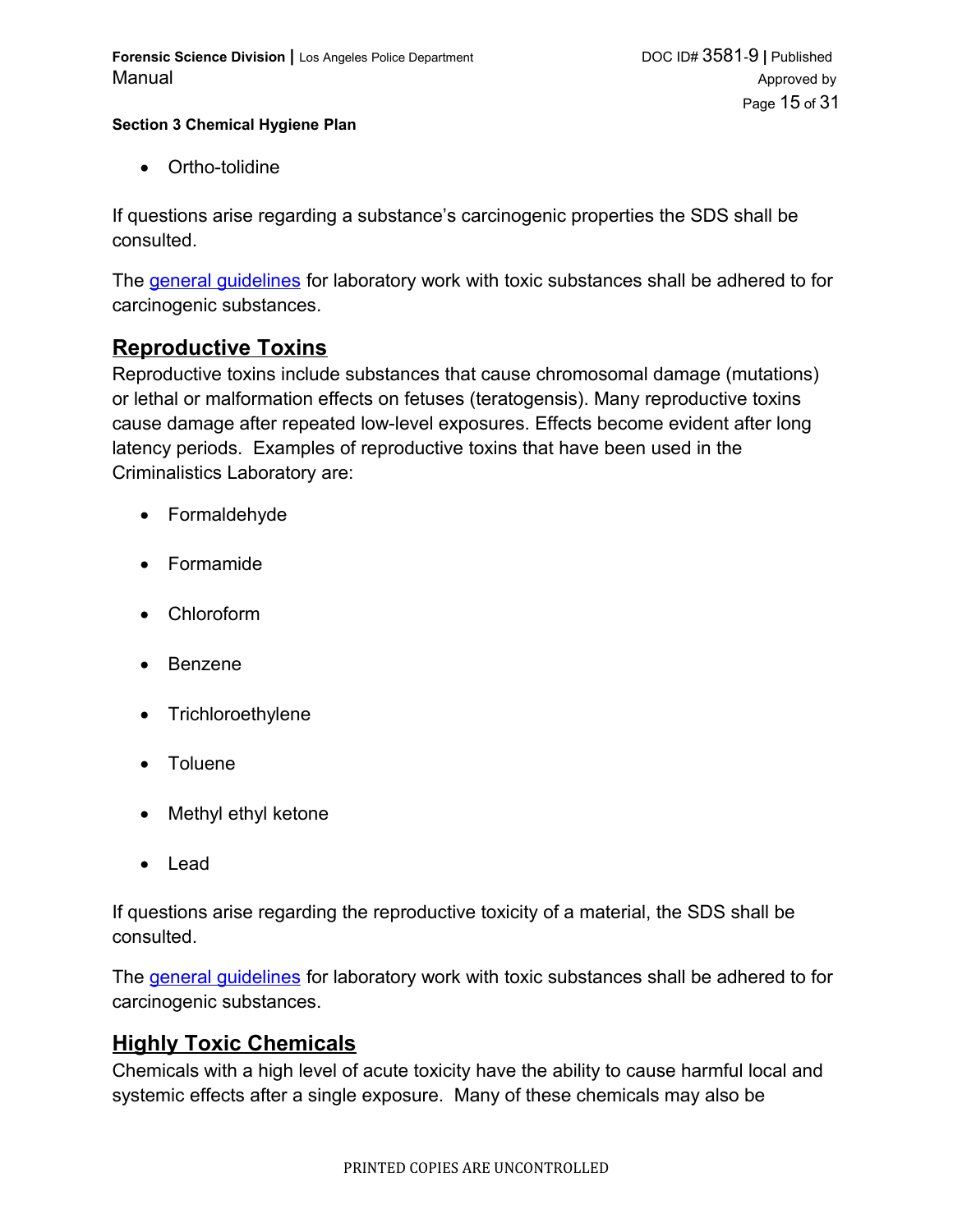characterized as a toxic gas, CDC Select Agent Toxin (smallpox, ebola, ricin, and footand-mouth disease), corrosive, irritant, or sensitizer.

A highly toxic material is considered a chemical falling within any of the following categories:

- A chemical with a median lethal dose (LD50) of 50 mg or less per Kg of body weight when administered orally to albino rats weighing between 200 and 300 gm each.
- A chemical with a median lethal dose (LD50) of 200 mg or less per Kg of body weight when administered by continuous contact for 24 hours (or less if death occurs within 24 hours) with the bare skin of albino rabbits weighing between 2 and 3 Kg each.
- A chemical that has a median lethal concentration (LC50) in air of 5000 ppm by volume or less of gas or vapor, or 50 mg per liter or less of mist, fume, or dust, when administered by continuous inhalation for 1 hour (or less if death occurs within 1 hour) to albino rats weighing between 200 and 300 gm each.

The [general guidelines](#page-15-0) for laboratory work with toxic substances shall be adhered to for highly toxic materials.

## <span id="page-15-0"></span>**3.2.7 Sensitizers**

A sensitizer is a substance that causes exposed people to develop and allergic reaction in normal tissues after repeated exposure to the substance. Breaking out in a skin rash, referred to as allergic dermatitis, is the most common response to sensitizers. The rash may resemble hive-like blisters or may cause patches of itchy and/or scaling skin. Examples of sensitizers used in the Criminalistics Laboratory include:

- Formaldehyde
- Phenol derivatives
- Latex proteins (commonly found in latex gloves)

Handling processes should be designed to minimize the potential for splash, splatter, or other likely scenarios for accidental contact.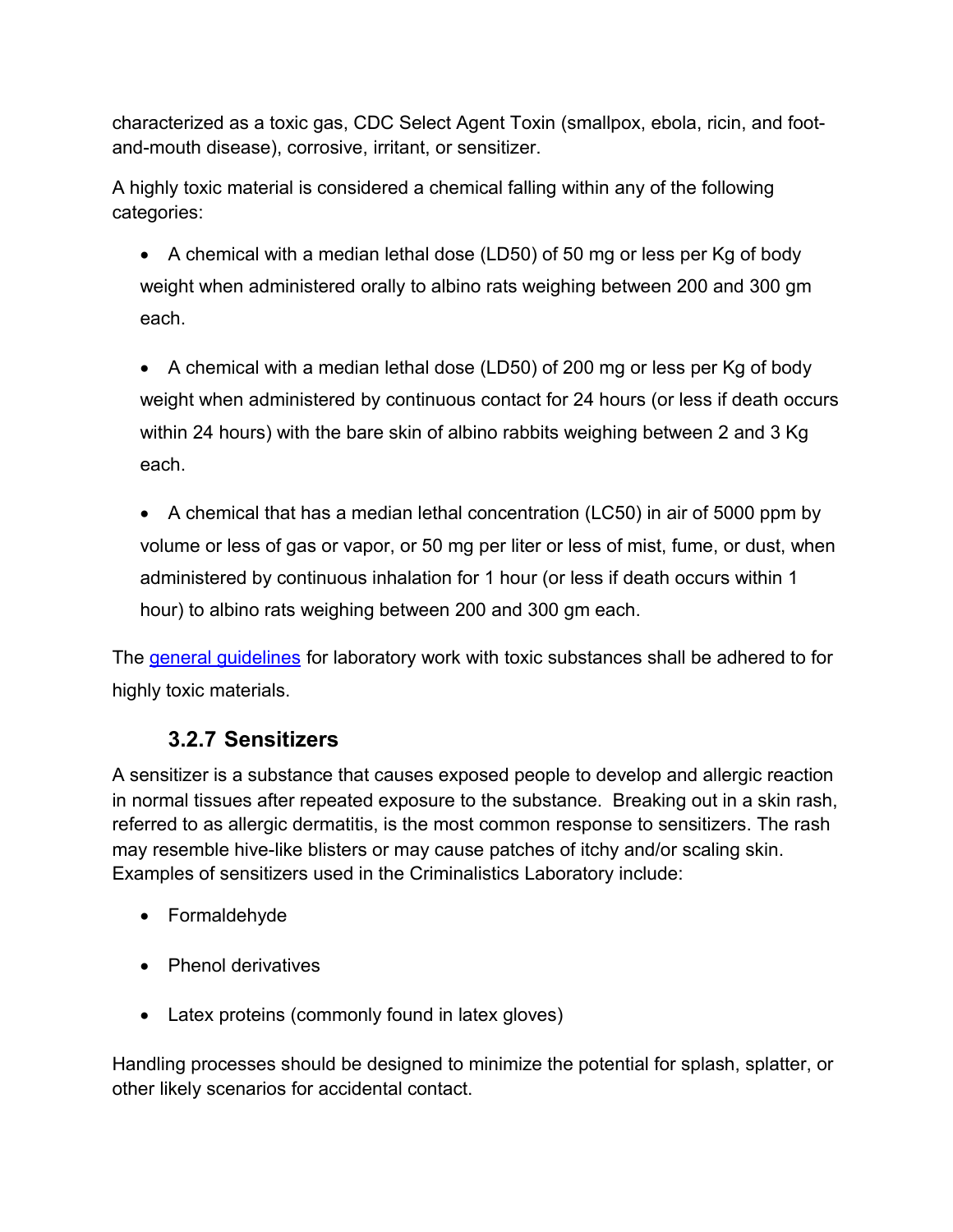Use a properly functioning lab fume hood when handling sensitizers that can be inhaled (via mist/fume/gas/vapor).

### **3.2.8 Irritants**

Irritants are chemicals that cause reversible inflammatory effects on living tissues by chemical action at the site of contact. Irritants inflame mucous membranes, and exposure would typically result in an itchy, runny nose and itchy, watery eyes. The minor sensations can intensify to a stronger, burning sensation, if the degree of exposure is high enough. In addition, dermal exposure to an irritant can result in itchy, scaling, and/or blistered patches of skin. Common examples of laboratory irritants are:

- Hydrochloric acid
- Sulfuric Acid
- Nitric Acid
- Sodium Hydroxide
- Acetic Acid

A wide variety of organic and inorganic compounds are irritants, and skin contact with all laboratory chemicals should be avoided.

## **3.3 Minimizing Exposures to Hazardous Chemicals**

For the general safety of laboratory personnel, all chemical usage must be conducted in adherence with general safe laboratory practices. The methods used to specifically control chemical exposures are categorized as follows: Engineering Controls, Workplace Controls, and Personal Protective Equipment.

# **3.3.1 Engineering Controls**

General laboratory ventilation cannot be relied upon to protect personnel from localized exposures to hazardous levels of airborne chemicals. Engineering controls such as laboratory fume hoods, and other local exhaust systems (e.g., drop down flexible ducts or "snorkels") are often necessary to provide additional exposure control. In general, laboratory fume hoods are recommended whenever using hazardous chemicals that:

• Are irritants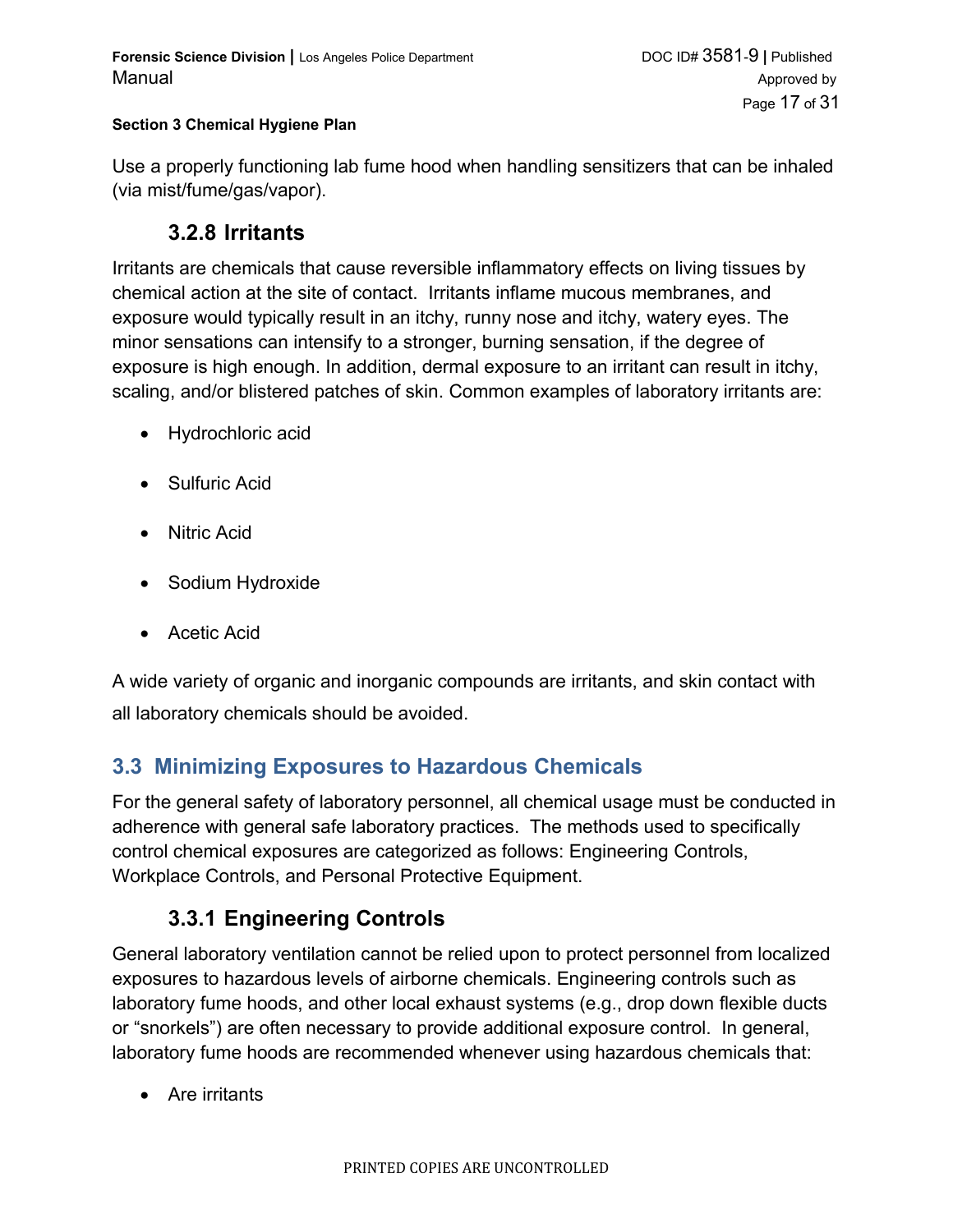- Have high acute toxicity, or which are carcinogens, or reproductive toxins
- Are appreciably volatile or are easily dispersible in air (e.g., dust)

## **3.3.2 Fume Hoods**

All chemicals should be handled in a laboratory hood whenever possible. Follow proper safety fume practices:

- Ensure the fume hood is labeled with a certification date of less than one-year prior. Verify sufficient inward airflow before using a hood by checking the hood's airflow indicator. Report any problems to the Unit Supervisor promptly.
- Maintain hood sash at or below the maximum height indicated by an arrow on the side of the fume hood. Close the hood sash when not working in the hood.
- Keep chemical sources and equipment at least six inches away from the face or rear of the hood.
- Minimize equipment and chemical storage placed in the hood to avoid dead air spaces or eddies and to prevent blocking back baffles.

## **3.3.3 Work Practice Controls**

In addition to the engineering controls to minimize exposure to hazardous chemicals, prudent work practice controls may be necessary to further reduce exposure. Work practice controls for hazardous chemicals include:

- Establishing designated areas for work with chemicals
- Proper use of appropriate personal protective equipment
- Use of containment devices such as fume hoods
- Following procedures for the safe removal of contaminated waste
- Decontamination/clean-up procedures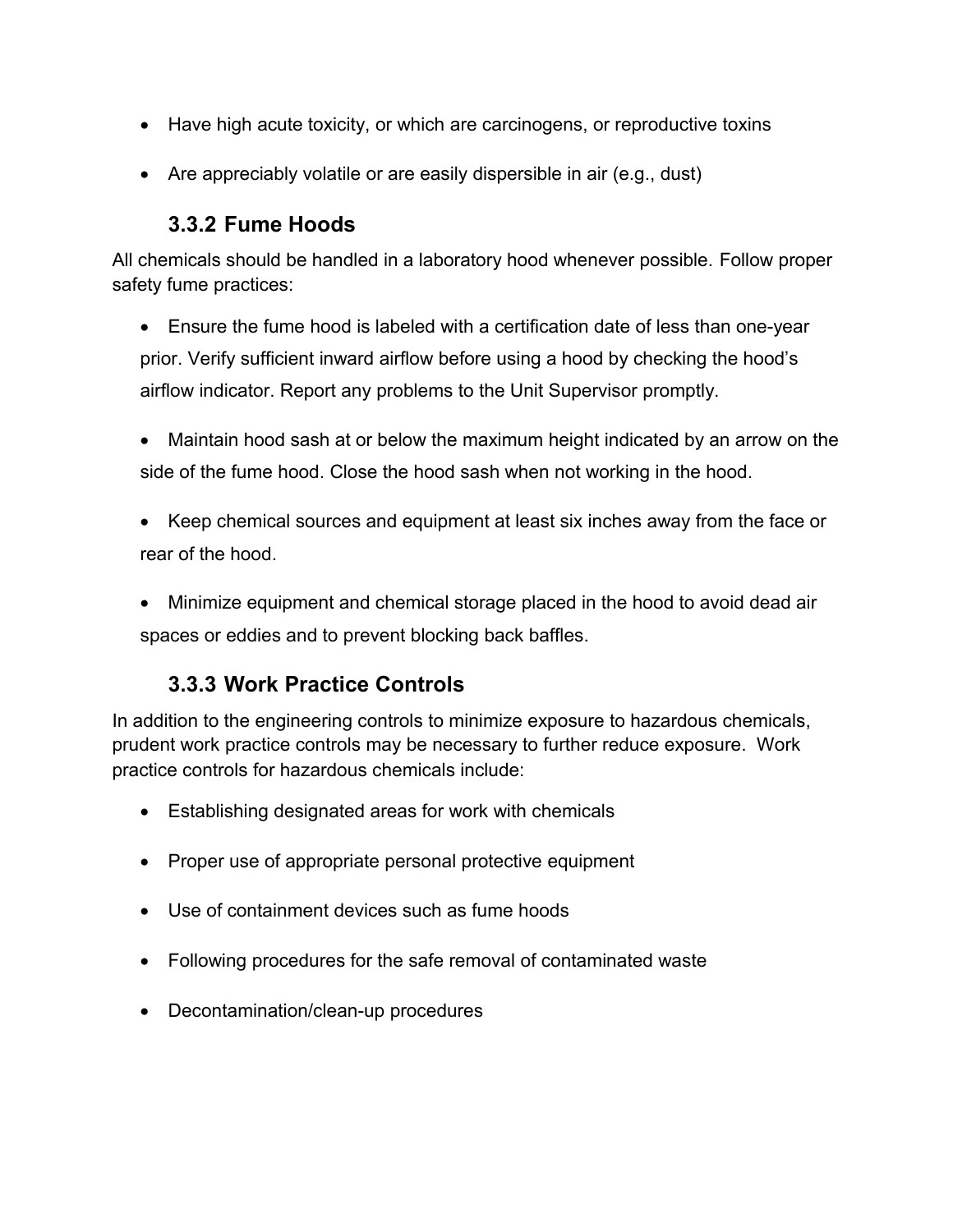## **3.4Personal Protective Equipment**

Personal Protective Equipment (PPE) is a necessary part of laboratory safety in addition to engineering controls and good work practices. When properly selected and used, personal protective equipment can be effective in minimizing individual exposure. Always inspect personal protective equipment prior to use, and if found to be defective, replace gear as appropriate.

Prior to working, review the Test Methods (TM), relevant Safety Data Sheets (SDSs,) and other hazard information to determine appropriate PPE to wear based on chemical hazards.

## **3.4.1 Safety Glasses**

Safety glasses are required if contact with chemicals is unavoidable.

• Safety glasses must have side shields and meet ANSI Z87.1 standards.

Prescriptions glasses are not considered a form of eye protection.

- Contact lenses may be worn if appropriate protective eyewear is also worn. Contact lenses are not considered a form of eye protection.
- ANSI Z87.1 chemical goggles must be worn during chemical transfer/handling operations or during any other operations having any likelihood for chemical splash or spray may occur.

• In addition to safety eyewear, an ANSI Z87.1 face shield is to be worn when working with highly corrosive chemicals, where there is any likelihood for chemical splash/spray, or where flying fragments/particles are generated.

## **3.4.2 Gloves**

Plan your work to minimize hand (glove) contact with chemicals. Handle chemicals in closed containers whenever possible, use care when pouring, and use tools that minimize glove contact with the chemical. Where contact with chemicals is unavoidable, select gloves that are impermeable to that chemical.

Selecting the correct glove for the hazard must be considered when working with chemicals or hazardous materials. No single material can protect against all chemical,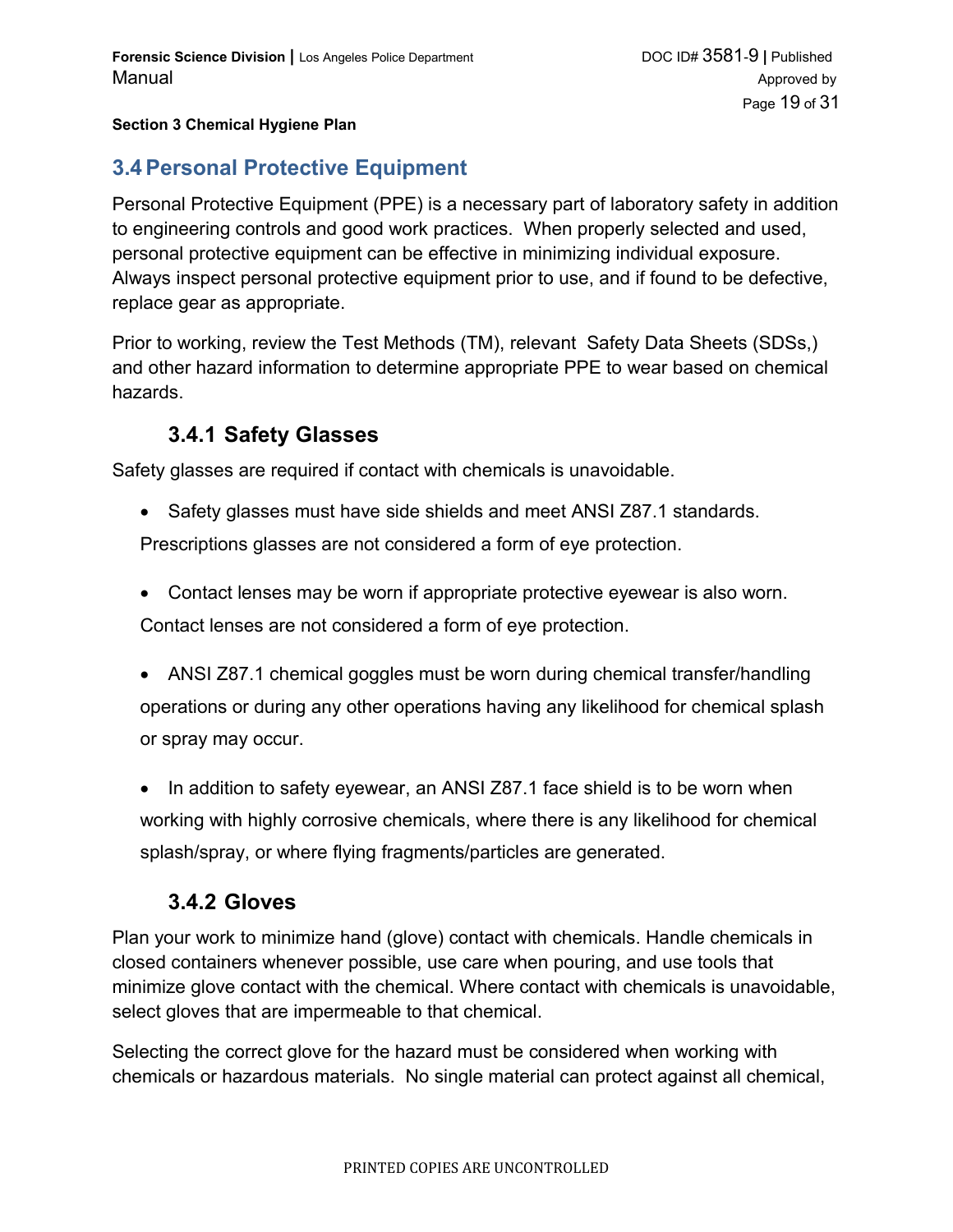physical (e.g., cuts, abrasions, burns), or biological hazards. Incorrect selections may result in a false sense of security and increased exposure.

- Gloves should be inspected before use.
- Torn or damaged gloves should be replaced immediately.
- For disposable gloves, replace when chemical contact occurs, or when damage is suspected.
- Wash hands after removing gloves.
- Remove gloves before leaving the lab or handling objects such as doorknobs, telephones, or computer keyboards.
- Dispose of contaminated gloves in the proper hazardous waste container.

# **3.4.3 Laboratory Coats**

Lab coats should be worn in laboratory areas when handling chemicals. Laboratory coats must be removed immediately upon discovery of significant contamination.

 Wear appropriate chemical-protective clothing (i.e. aprons, sleeve-protectors) when chemical contact to the body is anticipated or when extremely toxic or corrosive chemicals are handled.

# **3.4.4 Respiratory Protection**

Respiratory protection is not usually required during normal laboratory operations where work can be performed in a laboratory fume hood. When it is not feasible to conduct operations within a fume hood, or where there otherwise may be a need for respiratory protection, contact the Laboratory Safety Officer for initial exposure assessment and approval. If respirator use is required, users must receive medical evaluation, fit testing and training for respirator use prior to using respiratory protection. For more information, see section 4 of the Safety Manual: Respiratory Protection Plan.

## **3.5 Test Methods**

New laboratory procedures using hazardous chemicals shall be evaluated by Laboratory Safety Officer to ensure the appropriate safety controls are considered and described.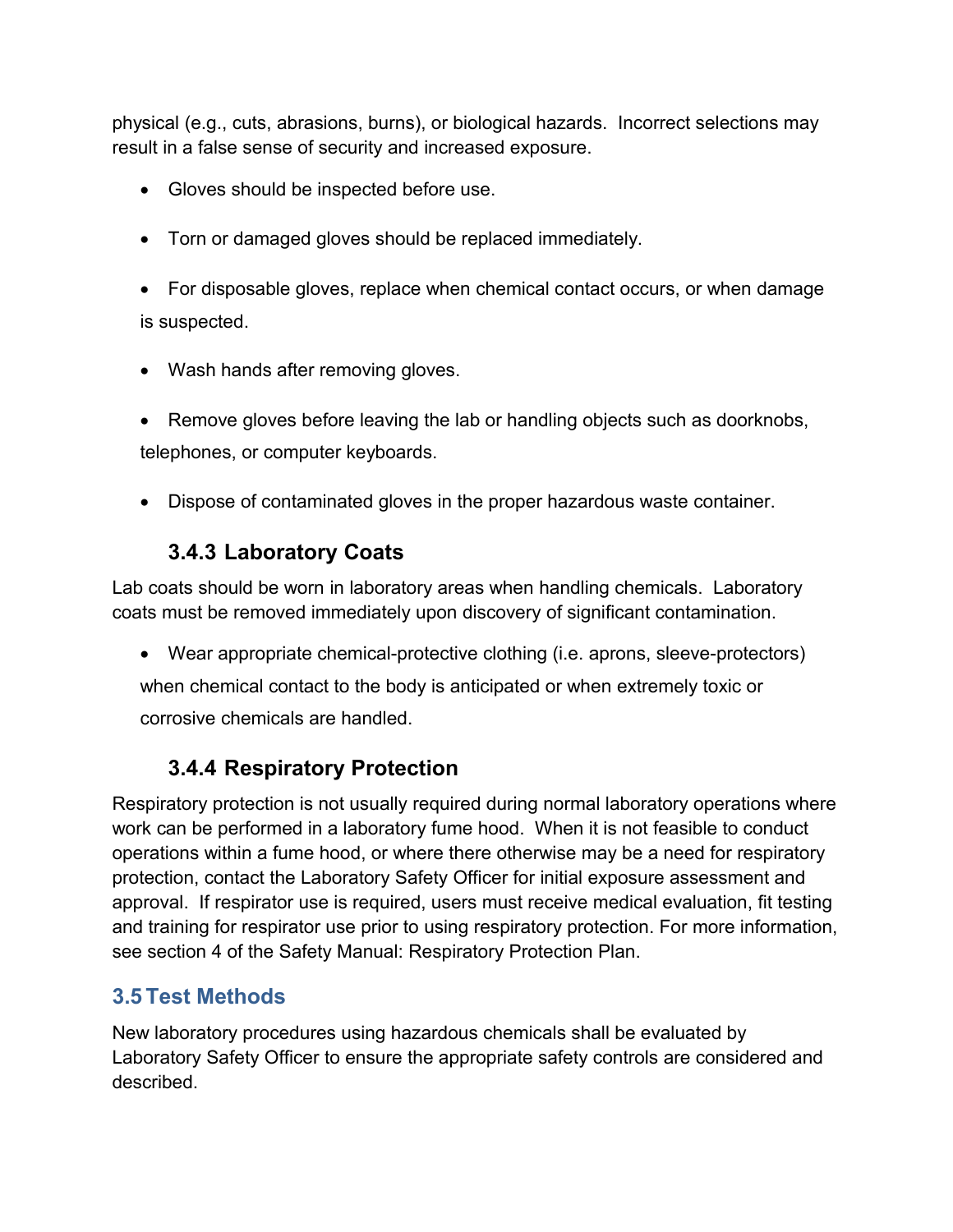# **3.5.1 Procedures Involving Highly Hazardous Chemicals**

When highly hazardous chemicals are proposed as part of a new test method or work instruction, the method, proposed chemicals, and safety considerations shall be evaluated and approved by the Laboratory Safety Officer prior to any validation or use of the chemical in the laboratory. When such a procedure is proposed, the methods shall be submitted in writing by the Unit Supervisor to the Laboratory Safety Officer and if approval is granted, notification of the approval will also be submitted in writing. When highly hazardous chemicals are proposed as part of a new test method, work instruction or validation plan, the proposed chemicals and safety considerations shall be evaluated by the Laboratory Safety Officer. The Laboratory Safety Officer shall document this evaluation on the *Laboratory Safety Officer-Safety Inspection Checklist* form.

## **3.6 Chemical Exposure Assessment**

General safe laboratory practices in conjunction with appropriate use of exposure controls are expected to keep laboratory chemical exposures to a safe level. Exposure risk is more likely to increase when handling hazardous chemicals outside of a fume hood. For any concern involving hazardous chemicals usage and exposure assessment, the City of Los Angeles Personnel Department - Occupational Safety and Health Division (OSHD) can provide chemical exposure assessment to help verify adequate controls. The Laboratory Safety Officer will contact the Safety Administrator in the OSHD if chemical exposure assessment is requested by laboratory personnel.

## **3.6.1 Personal Exposure Monitoring**

Personal monitoring is conducted by OSHD if there is reason to believe that exposure levels for a substance exceeds the action level or permissible exposure limit. The initiation, frequency, and termination of personal monitoring are done in accordance with the relevant regulation. Monitoring results will be provided by OSHD and/or Medical Services Division (MSD) as required by regulation.

## **3.7 Chemical Labeling and Storage**

Hazardous chemicals must be stored, labeled and inventoried properly to avoid confusion or mistaken identity of a chemical, to provide separation of incompatible materials, and to provide information for emergency response personnel.

## **3.7.1 Labeling**

All hazardous chemicals must be stored and labeled properly – this includes all stock bottles and any smaller working bottles. For reagent labeling requirements, see Quality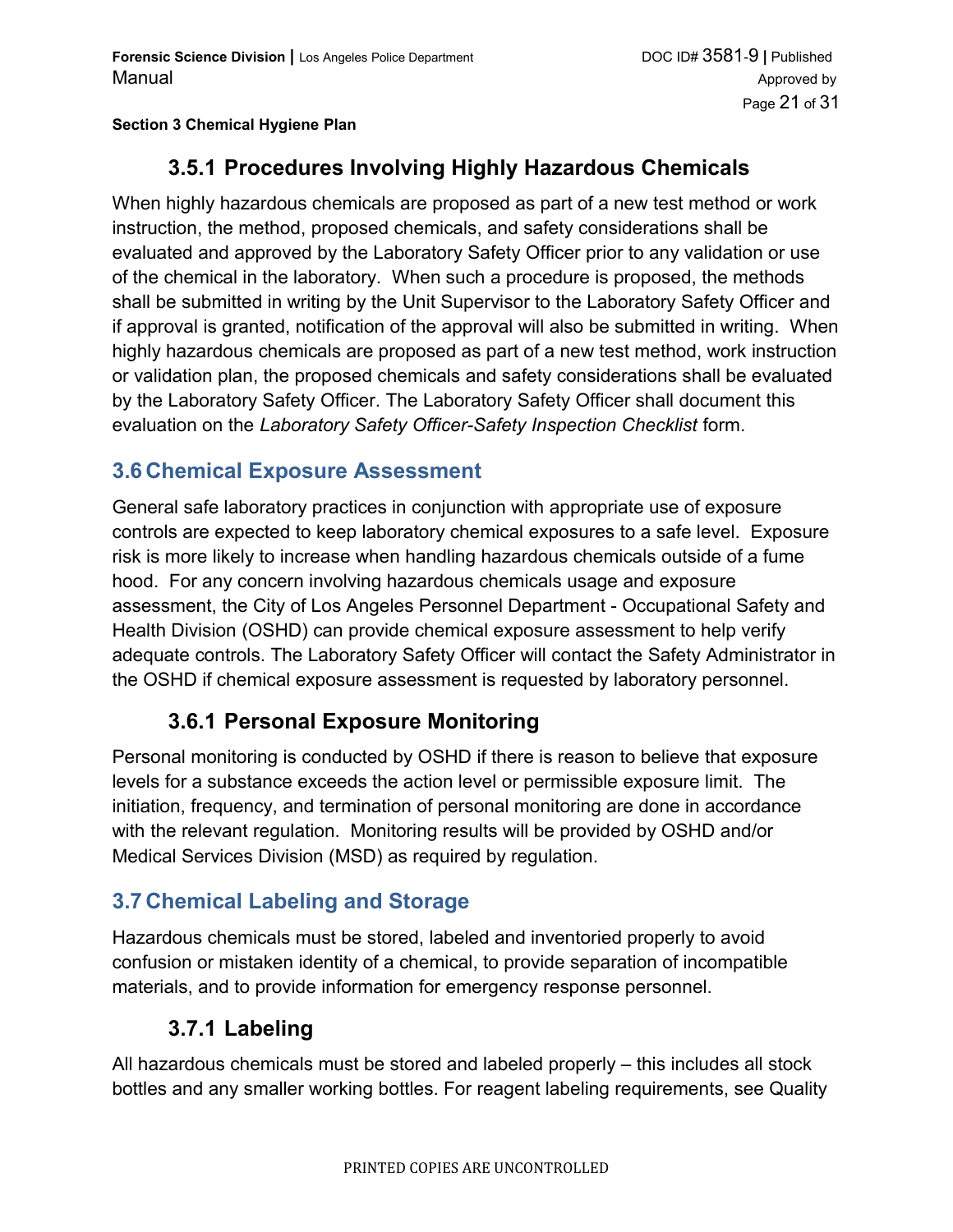Manual section 5.9.2. All chemicals within the laboratory shall be clearly labeled with the chemical identity and the hazard warning label. Cal/OSHA requires that manufacturers provide labels with the following information:

- contents of the container
- hazard warning label
- name, address, and emergency phone number of the manufacturer or other responsible party

Original manufacturer labels must not be removed or defaced.

Safety Data Sheets (SDSs) must be accessible, near the area where the chemical is used, and available to anyone working with these chemicals. The manufacturer labels shall be used and preserved when available. The requirements for labeling reagents prepared in the laboratory can be found in the Quality Manual and individual Unit Manuals.

## **3.7.2 Basic Storage Requirements**

The following basic storage requirements apply to all hazardous chemicals:

- Label storage areas according to the type of chemical family or hazard classification.
- Storage areas shall be inspected at least annually.
- Keep aisles, hallways, doorways, exits, and entryways clear.
- Keep storage areas well lit, appropriately ventilated, and at a consistent, cool temperature.
- Eliminate ignition sources such as open flames, heat sources, or direct sunlight.
- Keep emergency equipment such as fire extinguishers handy and in good working order.

 Confine chemical storage areas so that leaks or spills are controlled. Clean up spills and drips immediately.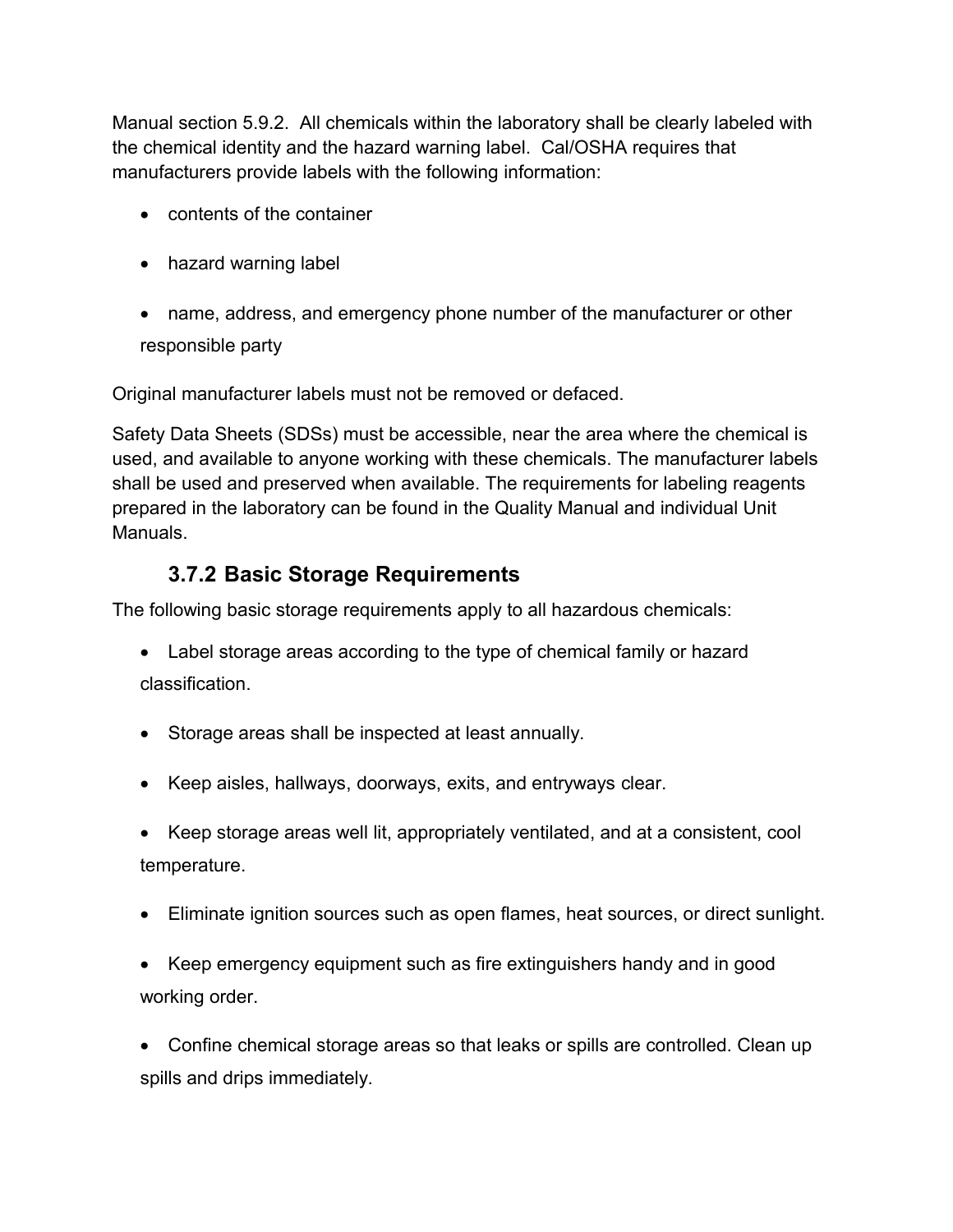- Prevent chemicals from running down sink, floor or storm drains.
- Don't store chemicals in a sink or fume hood, except for toxic gases that are so dangerous they can only be stored in a gas cabinet or fume hood.
- Don't store chemicals on the floor.

## **3.7.3 Storage Cabinets, Shelves, and Containers**

Use only approved storage cabinets. Never alter a flammable storage cabinet unless directed to do so by the Fire Department. Label cabinets with the hazard class of the chemicals.

Shelves should be level, stable, and secured to the wall or another stable surface. In case of an earthquake, shelves should have raised edges or rim guards to prevent containers from falling. Use bungee cords for added security if necessary. Shelves should be kept free of chemical contamination and dust. Shelves should be located away from direct sun, flame, and heat sources. Containers should not protrude over shelf edges. Keep containers closed unless dispensing a chemical or adding it to the container. Never store a container open with a funnel in it. Provide secondary containment for liquids in large container. Dishpans or polyethylene trays work well. Use approved containers for flammable solvents.

## **3.7.4 Chemical Storage Compatibility**

Materials should always be segregated and stored according to their chemical family or hazard classification. To prevent a fire, an explosion, the formation of highly toxic and/or flammable substances, or other potentially harmful reactions:

- Oxidizers mixed with flammable solvents can cause a fire.
- Acids mixed with metal dust can produce flammable hydrogen gas.
- Do not store chemicals alphabetically unless they are compatible.

 Store flammable liquids in approved safety containers in flammable storage cabinets. Do not store anything but flammable or combustible liquids in these cabinets.

• Segregate acids from bases.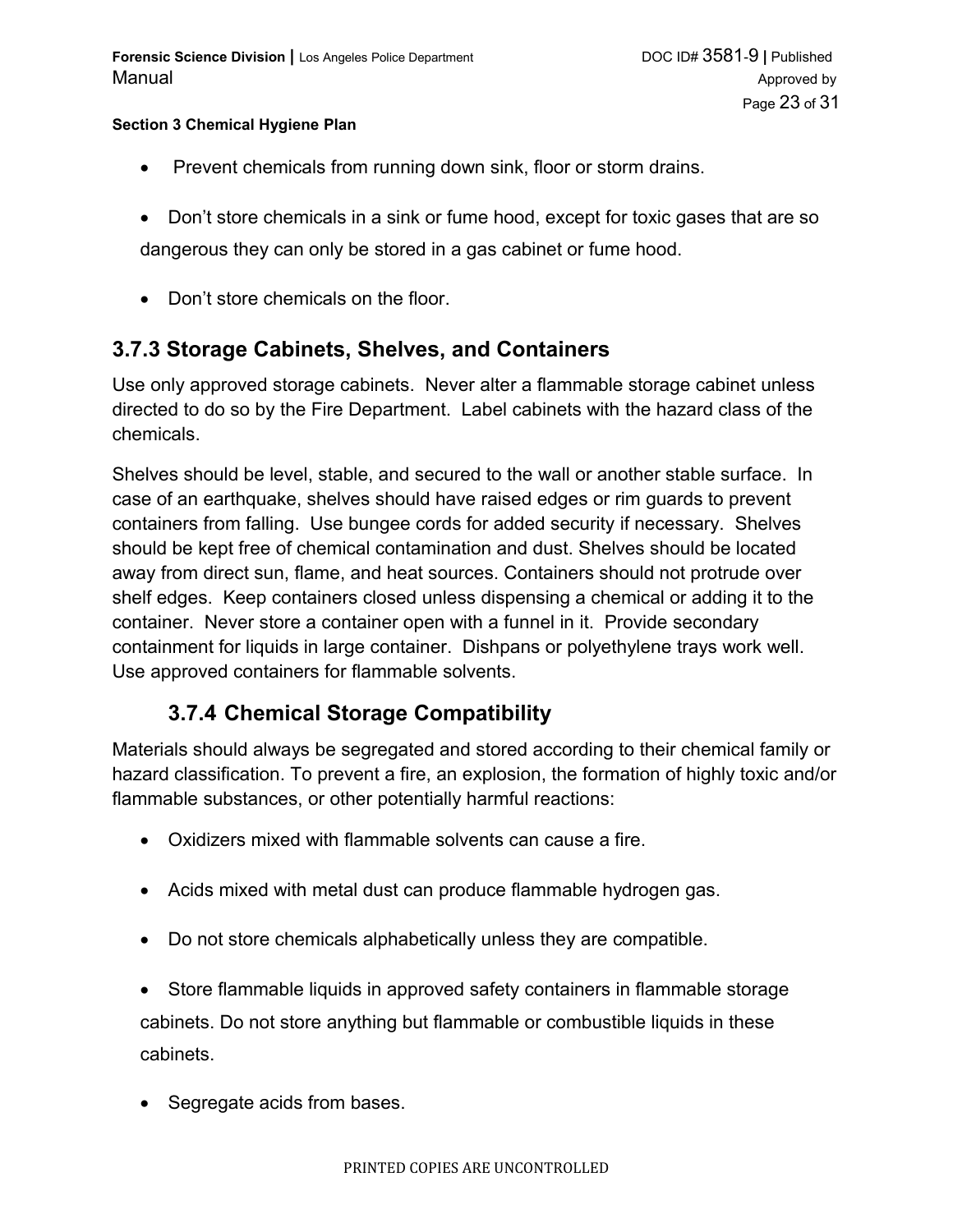- Segregate most organic acids from mineral acids.
- Keep oxidizers away from other chemicals, especially flammables or combustibles.
- Keep corrosives away from substances that they may react with and release corrosive, toxic, or flammable vapors.

|  | <b>Laboratory Material</b>                   | Incompatible with:                                                                                                                            |
|--|----------------------------------------------|-----------------------------------------------------------------------------------------------------------------------------------------------|
|  | Alkali Metals: calcium,<br>potassium, sodium | Water, carbon dioxide, carbon tetrachloride, other<br>chlorinated hydrocarbons                                                                |
|  | <b>Acetic Acid</b>                           | Chromic acid, nitric acid, hydroxyl-containing<br>compounds, ethylene glycol, perchloric acid,<br>peroxides, permanagates                     |
|  | Acetone                                      | Concentrated sulfuric and nitric acid mixtures                                                                                                |
|  | Acetylene                                    | Copper tubing, halogens, silver, mercury, and their<br>compounds                                                                              |
|  | Ammonia, Anhydrous                           | Mercury, halogens, calcium, hypochlorite, hydrogen<br>fluoride                                                                                |
|  | <b>Ammonium Nitrate</b>                      | Acids, metal powders, flammable liquids, chlorates,<br>nitrates, sulfur, finely divided organics or combustible                               |
|  | Aniline                                      | Nitric acids, hydrogen peroxide                                                                                                               |
|  | <b>Bromine</b>                               | Ammonia, acetylene, butadiene, butane, hydrogen,<br>sodium carbide, turpentine, finely divided metals                                         |
|  | Chlorates                                    | Ammonium salts, acids, metal powders, sulfur,<br>carbon, finely divided organics, combustibles                                                |
|  | Chromic Acid                                 | Acetic acid, naphthalene, camphor, alcohol, glycerine,<br>turpentine, other flammable liquids or combustible<br>materials                     |
|  | Chlorine                                     | Ammonia, acetylene, butadiene, benzene, other<br>petroleum fractions, hydrogen, sodium carbide,<br>turpentine, finely divided powdered metals |
|  | Cyanides                                     | Acids                                                                                                                                         |
|  | Hydrogen Peroxide                            | Copper, chromium, iron, most metals or their<br>respective salts, flammable liquids or combustible<br>materials, aniline, nitro-methane       |
|  | Hydrogen Sulfide                             | Nitric acid, oxidizing gases                                                                                                                  |
|  | Hydrocarbons (general)                       | Halogens, chromic acid, sodium peroxide                                                                                                       |
|  | Iodine                                       | Acetylene, ammonia, chlorine                                                                                                                  |
|  | Mercury                                      | Acetylene, ammonia, lithium                                                                                                                   |
|  | Nitric Acid                                  | Acetic, chromic, and hydrocyanic acids, aniline,                                                                                              |

The chart below details some common chemical incompatibilities.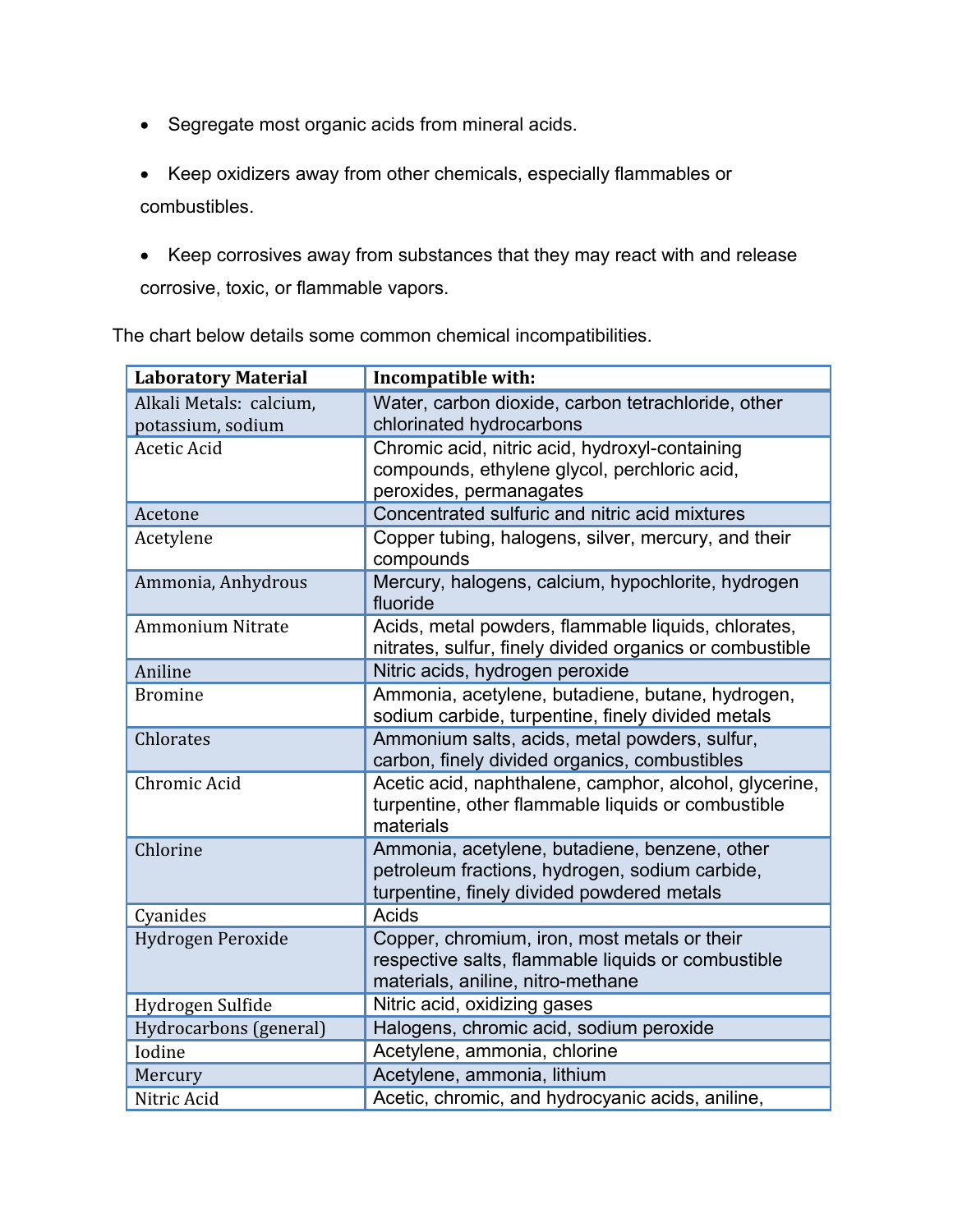| <b>Laboratory Material</b> | Incompatible with:                                                                       |
|----------------------------|------------------------------------------------------------------------------------------|
|                            | carbon, hydrogen sulfide, flammable material, readily<br>nitrated substances             |
| Oxygen                     | Oils, greases, hydrogen; flammable materials                                             |
| Oxalic Acid                | Silver, mercury, chlorites, strong oxidizers                                             |
| Perchloric Acid            | Acetic anyhydride, bismuth and its alloys, alcohol,<br>paper, wood, other organic metals |
| Potassium Permanganate     | Glycerine, ethylene glycol, benzaldehyde, sulfuric acid                                  |
| Sodium Peroxide            | Any oxidizable substances                                                                |
| Sulfuric Acid              | Chlorates, perchlorates, permanaganates                                                  |

### **3.7.5 Storage Precautions for Flammables and Combustibles**

• Keep flammables away from all ignition sources: open flames, hot surfaces, direct sunlight, spark sources.

 Keep flammable liquids that require cold storage in laboratory-safe flammable material refrigerators or freezers to avoid ignition of the materials by sparks or static electricity.

 Store flammables separate from other hazard classes, especially oxidizers and toxics.

- Separate flammable gases from oxidizing gases with an approved noncombustible partition or by a distance of 20 feet.
- Store flammable liquids in approved safety containers or cabinets.

## **3.7.6 Storage requirements for Corrosives**

- Segregate acids from bases.
- Segregate inorganic oxidizing acids (e.g., nitric acid) from organic acids (e.g., acetic acid), flammables, and combustibles.
- Segregate acids from chemicals that could generate toxic gases upon contact (e.g., sodium cyanide and iron sulfide).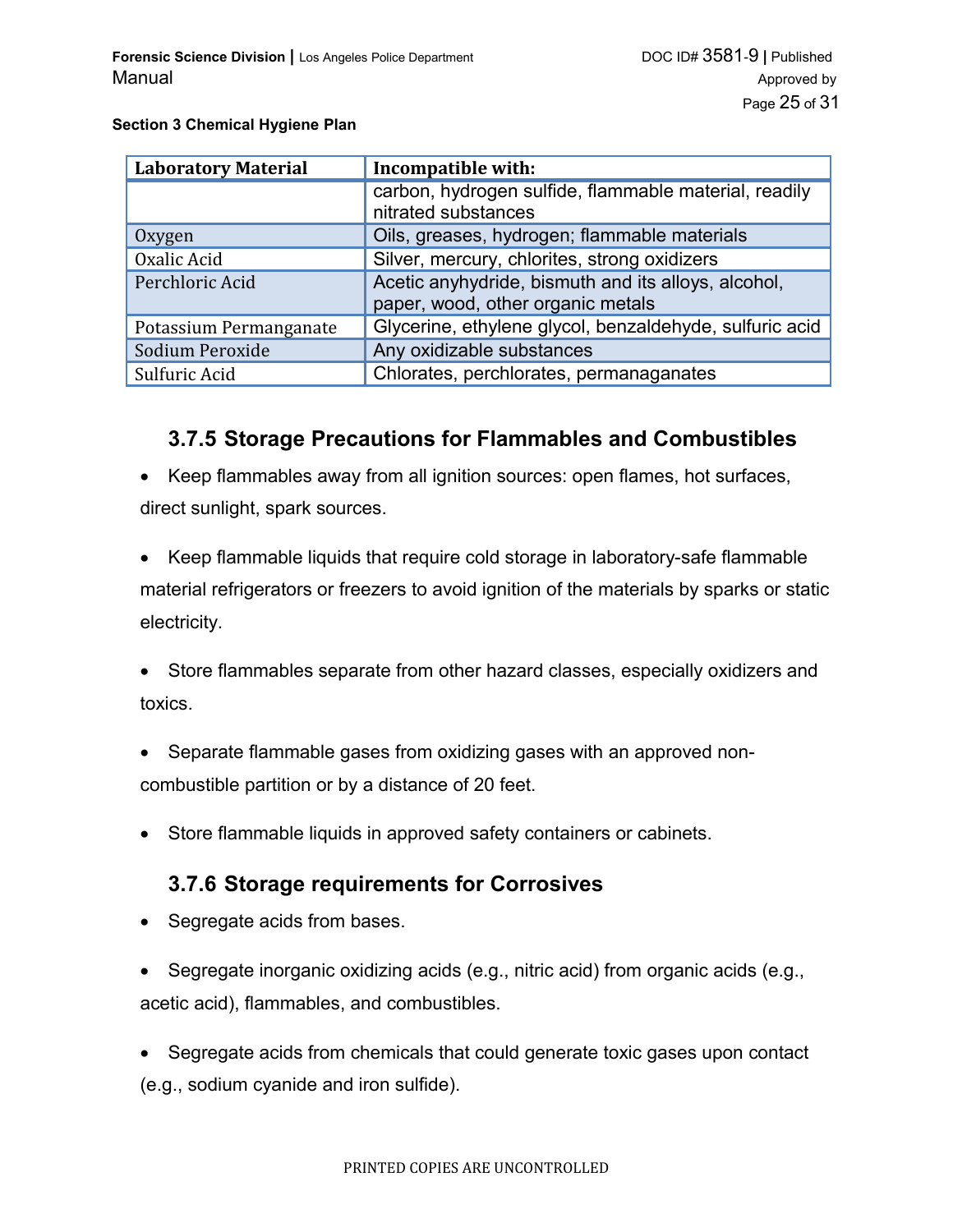• Segregate acids from water reactive metals such as sodium, potassium, and magnesium.

- Use safety glasses, gloves, and closed-toe shoes while handling corrosives.
- Store solutions of inorganic hydroxides in polyethylene containers.

 Store corrosives on lower shelves, at least below eye level and in compatible secondary containers.

 Although ventilation helps, chemicals will still corrode the shelves. Store containers in plastic tubs or trays as secondary containment.

• If you notice powder deposits, discoloration, and crystallization around the cap of a container, particularly an oxidizing acid. The material may be potentially explosive.

Have spill control pillows or neutralizing agents available in case of a spill.

## **3.7.7 Storage Precautions for Toxics**

 Segregate toxics from other hazard classes and store in a cool, well-ventilated area, away from light and heat.

 Containers should be tightly sealed to minimize exposure to personnel and contamination of other chemicals.

## **3.7.8 Storage Precautions for Highly Toxics**

Maintain the lowest possible quantities of highly toxics.

 Segregate highly toxic chemicals from other hazard classes and store in an area that is cool, well ventilated, and away from light and heat.

Use highly toxic chemicals in a designated area or laboratory.

 Highly toxic chemicals that produce fumes or dust should always be handled within a chemical fume hood.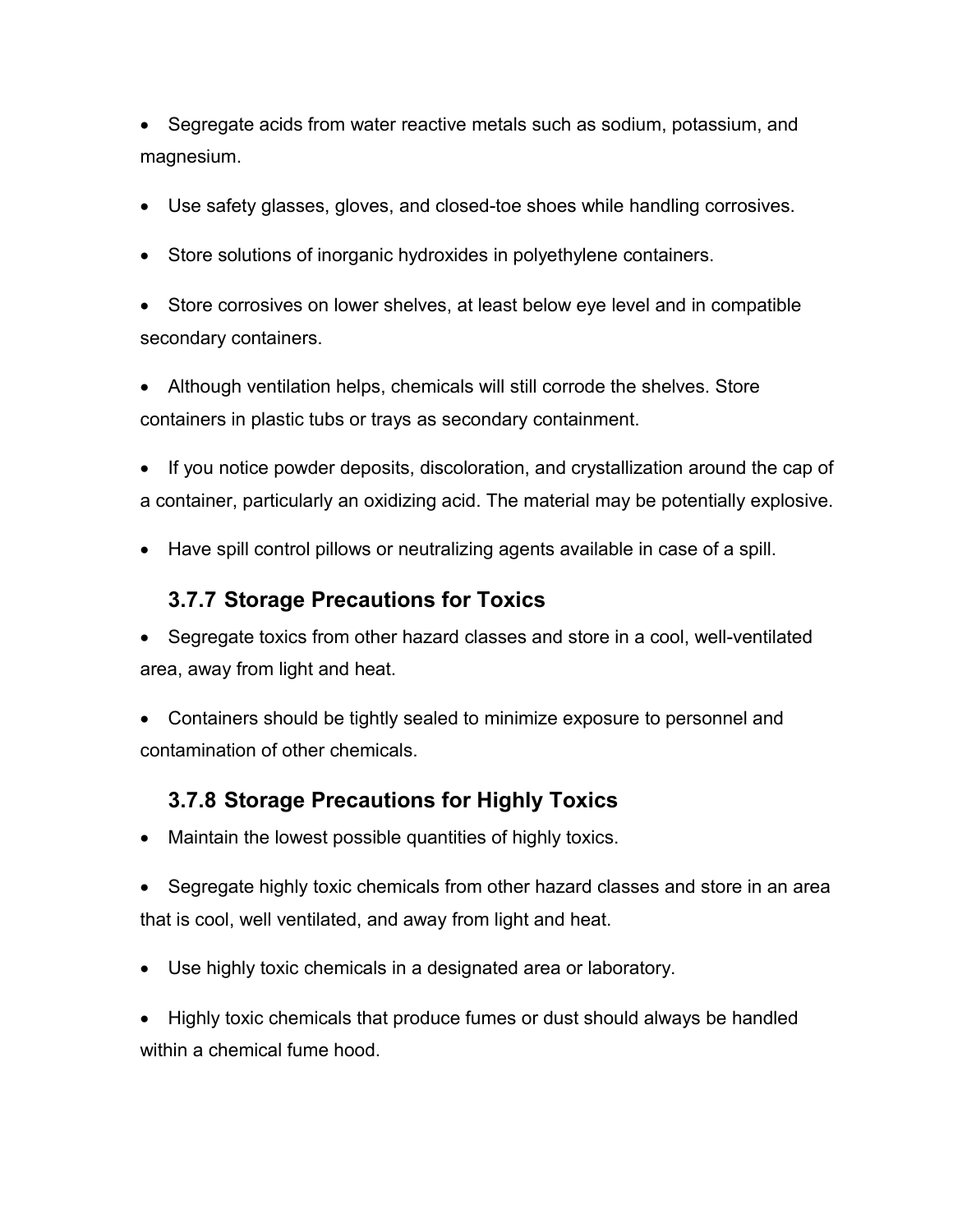## **3.7.9 Storage Precautions for Oxidizers**

- Segregate oxidizers from flammable and combustible materials (paper, wood).
- Segregate oxidizers from reducing agents (zinc, alkaline metals, formic acid).
- Segregate inorganic oxidizers from organic peroxides.

 Take care not to contaminate oxidizers. Some oxidizers, such as perchloric acid, can become explosive mixtures if contaminated with trace amounts of organic materials or metals.

• Store in a cool, dry place. Do not store under sink.

 Remember that perchloric acid, nitric acid, and hydrogen peroxide are oxidizers and must not be stored on wooden shelves or in cardboard boxes.

### **3.7.10 Storage Precautions for Compressed Gases**

- Segregate incompatible gases as you would other incompatible chemicals.
- Limit the quantity of compressed gas cylinders on site to what will be used within a reasonable period of time.
- Store cylinders upright.
- Secure cylinders so they will not fall during an earthquake.

 Cylinders should be secured by using two non-combustible restraints, such as chains, one restraint located approximately one-third of the cylinder length from the top, and the other restraint one-third from the bottom.

- Keep cylinders away from heat and open flames.
- Leave the valve protection cap on the cylinder unless it is in use.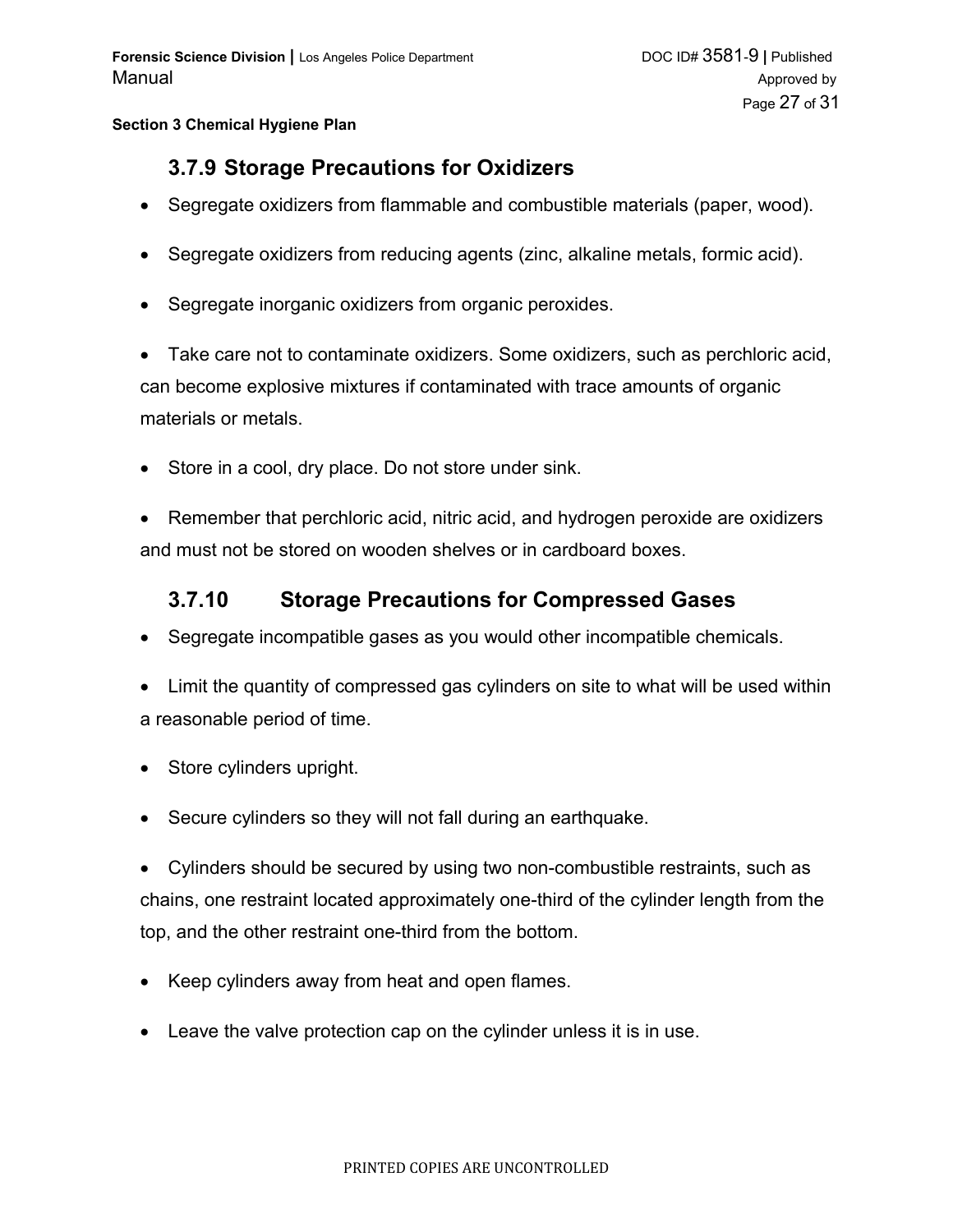Never store cylinders in walk-in freezers. The confined space with no ventilation poses a potential hazard.

• If you suspect that a cylinder is leaking, do not attempt to sniff the leak out. Apply a soap solution to the cylinder and locate the leak by noting where the bubbles appear.

# **3.7.11 Storage Precautions for Cryogens**

 Store and handle in a well-ventilated area. When liquid cryogens are converted to the gaseous phase, they may create an oxygen deficiency. Do not use cryogens in small enclosed spaces.

• Non-approved vessels may explode.

 Secure containers so they will not tip over or obstruct an aisle, hallway, or corridor during an earthquake.

• Liquid nitrogen and liquid helium are capable of liquefying oxygen from air. This form of oxygen enrichment can become a strong fire or explosion hazard.

 Use appropriate protective equipment for handling cryogens: insulated holders for carrying vessels; eye protection, goggles, or face shields; and aprons. Use cryogenic gloves or leather gloves when handling supercold surfaces.

# **3.7.12 Storage Precautions for Pyrophorics**

Store in a cool, dry place. Prevent contact with air.

 Take extreme care to prevent containers of pyrophorics from leaking or breaking. For additional protection, consider keeping the chemicals in the manufacturer's original shipping package (i.e., surrounded by vermiculite inside a metal can).

• Many pyrophorics are also water reactives.

# **3.7.13 Storage Precautions for Water Reactives**

• Store in a cool, dry place.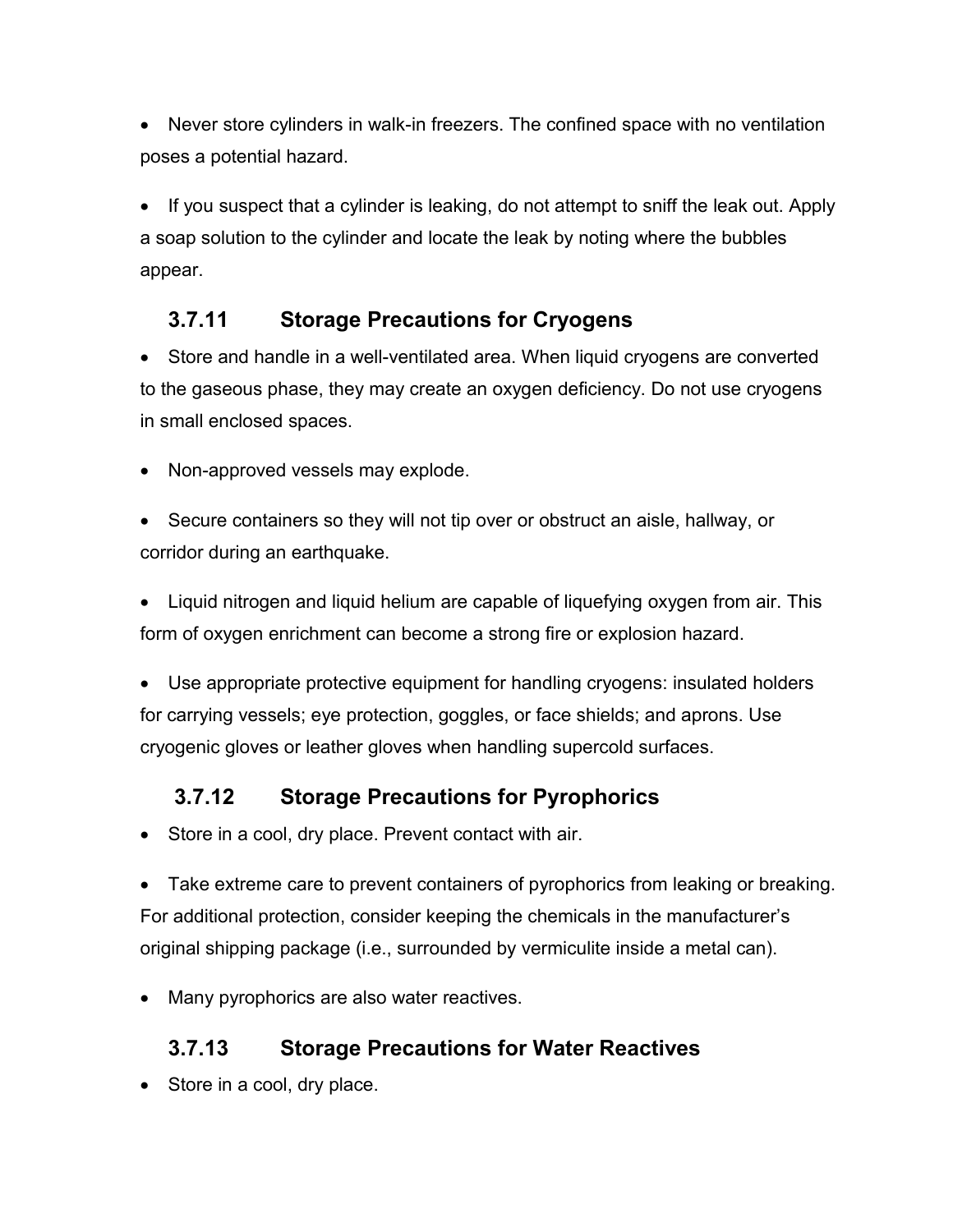- Keep away from water.
- $\bullet$  In case of fire, do not use water. Use a dry chemical extinguisher.

### **3.8 Inventory**

A chemical inventory must be maintained for all chemicals stored in the laboratory as required by the California Health and Safety Code – Section 25503.5. Each laboratory unit must update the chemical inventory at a minimum of every 12 months. The Laboratory Safety Officer performs an annual review of the chemical inventory. The annual review will be documented in the Laboratory Safety Officer- Safety Inspection Checklist. The review of the chemical inventory shall serve the following purposes:

- Identify unneeded materials that can be removed from laboratory storage, reducing the overall chemical laboratory risks.
- Avoid unnecessarily redundant purchases.
- Reduce compliance risks pertaining to the hazardous materials storage and reporting requirements.
- Aid in identification of the relative hazards of the chemicals in the inventory.

### **3.9 Laboratory Inspections**

The laboratory will be inspected as detailed in the Safety Manual Section 1, General Safety, Laboratory Inspections

## **3.10 Chemical Waste Storage and Disposal Procedures**

The Hazardous Chemical Team is responsible for the laboratory's chemical waste storage and disposal.

## **3.10.1 Collection and Storage of Chemical Waste**

High density polyethylene (HDPE) screw top jars and bottles are to be used for collecting and storing most chemical waste. One gallon and five gallon buckets are also available. See a member of the Hazardous Chemicals Team (HCT) for these containers.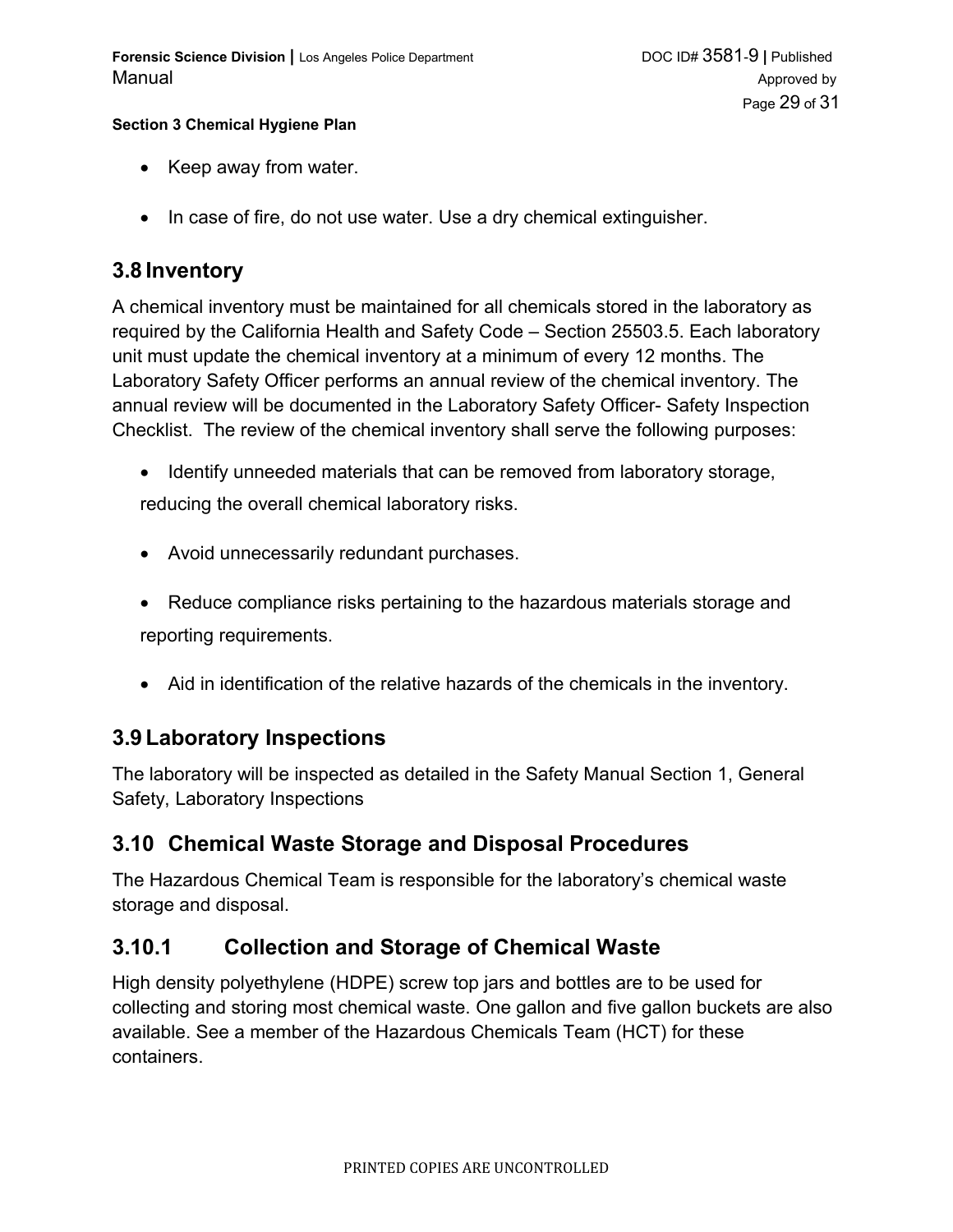Containers must be properly labeled with the accumulation start date and a description of the contents. An example:



The container must also have a chemical hazard label that indicates if the contents are a poison, flammable, liquid, corrosive, etc. See a member of the HCT for these labels.

Chemical waste containers must be closed and stored just as with other chemical containers. Volatile liquids are not to be left to evaporate in a fume hood. Store waste containers in cabinets designed for chemical storage.

Properly segregate all chemical waste just as with all other chemical containers:

- Do not store strong acids and bases in the same cabinet
- Do not store strong acids and organics/flammable liquids in the same cabinet
- Do not store strong acids and cyanide, sulfide or arsenic compounds in the same cabinet
- Do not store alkali or alkali earth metals and aqueous material in the same cabinet
- Do not store mercury or silver and ammonium containing compounds in the same cabinet

## **3.10.2 Disposal of Chemical Waste**

When a unit's chemical waste container is full, it should be brought to Room 113- Haz Mat lab for disposal. Contact a member of the HCT. The on-call member of the HCT can be found on the FSD Criminalistics Section Call Out Roster. The HCT maintains liason with a contracted Hazardous Waste Disposal company and will store the full container until the next laboratory wide waste disposal occurs. These waste disposals occur approximately every three months.